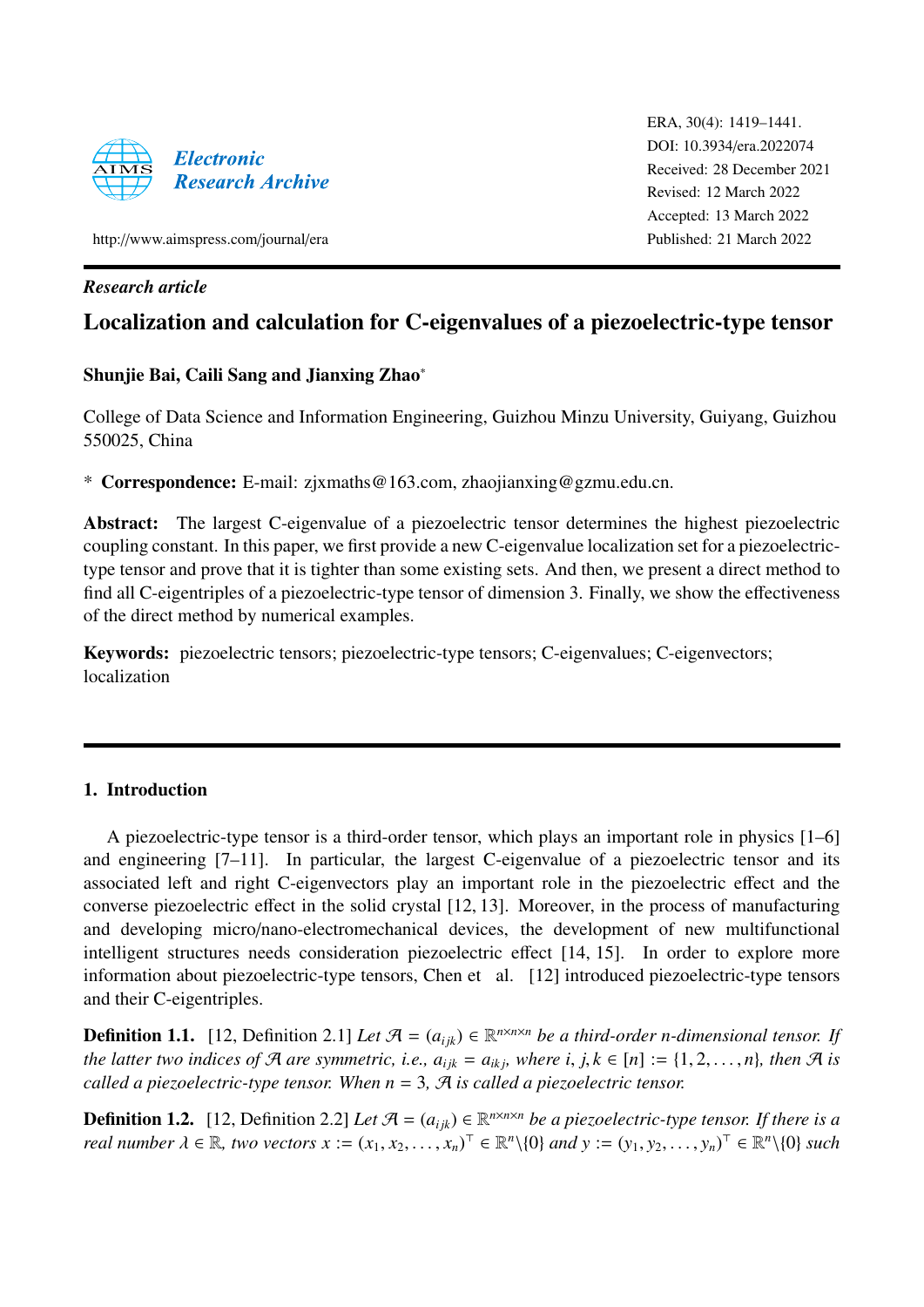*that*

$$
\mathcal{A}yy = \lambda x,\tag{1.1}
$$

$$
x\mathcal{A}y = \lambda y,\tag{1.2}
$$

$$
\begin{cases}\n x^{\top} x = 1, \\
 y^{\top} y = 1,\n\end{cases}
$$
\n(1.3)\n(1.4)

$$
y^{\top}y = 1,\tag{1.4}
$$

*where*

$$
(\mathcal{A}yy)_i:=\sum_{j,k\in [n]}a_{ijk}y_jy_k,\quad (x\mathcal{A}y)_k:=\sum_{i,j\in [n]}a_{ijk}x_iy_j,
$$

 $\sqrt{ }$ 

*then* λ *is called a C-eigenvalue of* <sup>A</sup>*, and x and y are its associated left and right C-eigenvectors, respectively. Then,*  $(\lambda, x, y)$  *is called a C-eigentriple of* A *and*  $\sigma(\mathcal{A})$  *is used to denote the spectrum of* A*, which is a set of all C-eigenvalues of* A*.*

Chen et al. provided the following results for the C-eigenvalues and C-eigenvectors of a piezoelectric-type tensor.

<span id="page-1-0"></span>**Property 1.1.** [\[12,](#page-17-1) Theorem 2.3] *Let*  $\mathcal{A} = (a_{ijk}) \in \mathbb{R}^{n \times n \times n}$  *be a piezoelectric-type tensor.* 

*(a) The C-eigenvalues of* A *and their associated left and right C-eigenvectors always exist.*

*(b) Let* λ *be a C-eigenvalue and* (*x*, *<sup>y</sup>*) *be its associated left and right C-eigenvectors. Then*

$$
\lambda = x\mathcal{A}yy := \sum_{i,j,k \in [n]} a_{ijk}x_i y_j y_k.
$$

*Furthermore,*  $(\lambda, x, -y)$ ,  $(-\lambda, -x, y)$  *and*  $(-\lambda, -x, -y)$  *are also C-eigentriples of* A. *(c) Let* λ <sup>∗</sup> *be the largest C-eigenvalue of* A*. Then*

$$
\lambda^* = \max\{x\mathcal{A}yy : x^\top x = 1, y^\top y = 1\}.
$$

As we all know, the largest C-eigenvalue of a piezoelectric-type tensor and its associated C-eigenvectors constitute the best rank-one piezoelectric-type approximation. In view of this, Liang and Yang [\[16,](#page-17-5) [17\]](#page-17-6) designed two methods to calculate the largest C-eigenvalue of a piezoelectric-type tensor. Later, Zhao and Luo [\[18\]](#page-17-7) provided a method to calculate all C-eigentriples of a piezoelectric-type tensor by converting the C-eigenvalue problem to the Z-eigenvalue problem of tensors. Moreover, many researchers considered the C-eigenvalue localization problem and provided many C-eigenvalue localization sets [\[19–](#page-17-8)[24\]](#page-17-9). For instance, Che et al. [\[25\]](#page-17-10) presented the following Geršgorin-type C-eigenvalue localization set.

<span id="page-1-1"></span>**Theorem 1.1.** [\[25,](#page-17-10) Theorem 2.1] *Let*  $\mathcal{A} = (a_{ijk}) \in \mathbb{R}^{n \times n \times n}$  *be a piezoelectric-type tensor. Then* 

$$
\sigma(\mathcal{A}) \subseteq \Gamma(\mathcal{A}) := \bigcup_{j \in [n]} \Gamma_j(\mathcal{A}),
$$

*where*

$$
\Gamma_j(\mathcal{A}) := \{ z \in \mathbb{R} : |z| \le R_j(\mathcal{A}) \} \quad and \quad R_j(\mathcal{A}) := \sum_{l,k \in [n]} |a_{lkj}|.
$$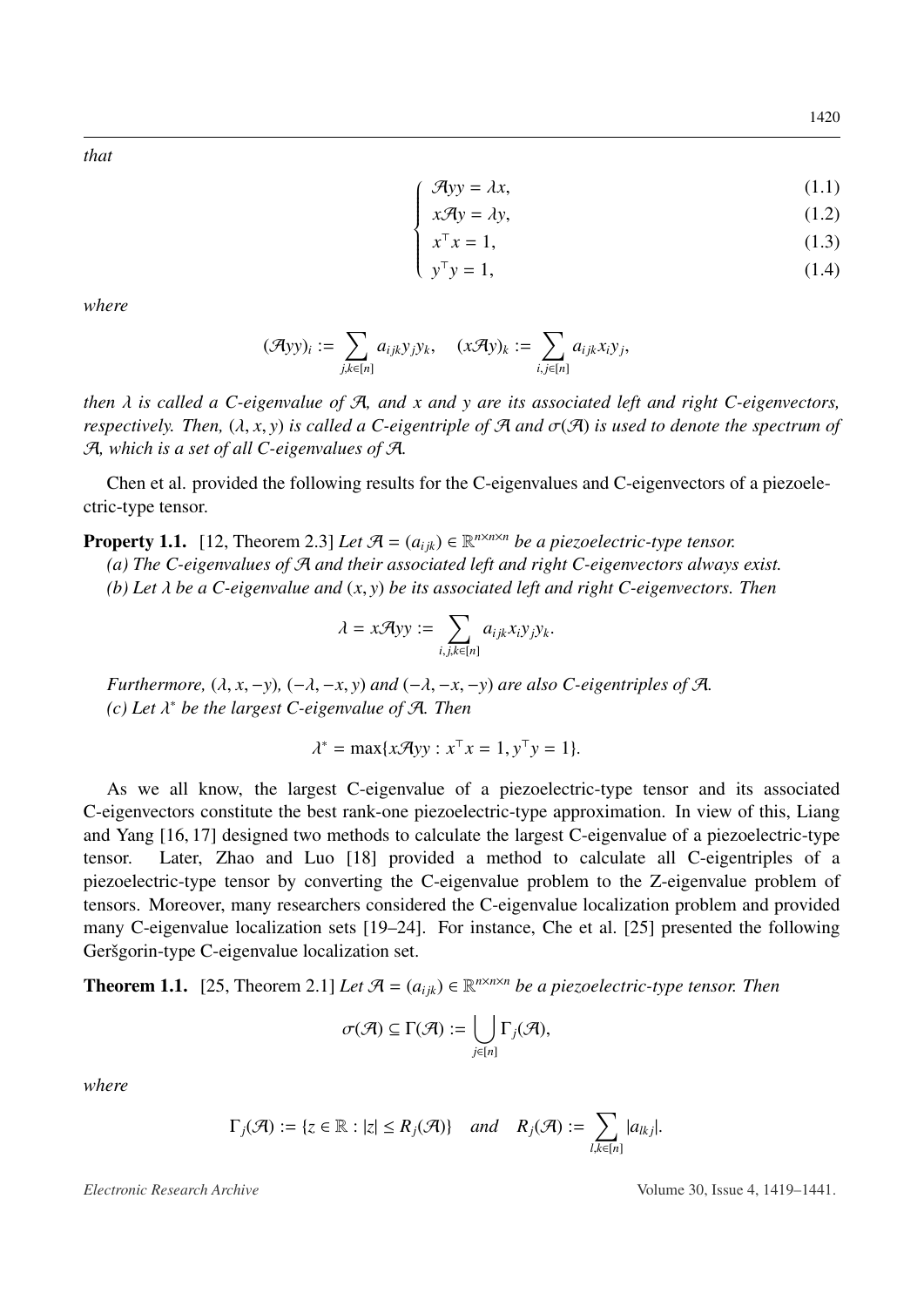1421

Definition [1.2](#page-0-0) and Property [1.1](#page-1-0) indicate that a C-eigenvalue  $\lambda$  is real and both  $\lambda$  and  $-\lambda$  are C-eigenvalues, which implies that a C-eigenvalue localization set is always symmetric with respect to the origin. Therefore, the result of Theorem [1.1](#page-1-1) is equivalent to  $\sigma(\mathcal{A}) \subseteq [-\rho_{\Gamma}, \rho_{\Gamma}]$ , where  $\rho_{\Gamma} = \max_{j \in [n]} \{R_j(\mathcal{A})\}.$ *j*∈[*n*]

The remainder of the paper is organized as follows. In Section 2, we construct a new C-eigenvalue localization set and prove that it is sharper than some existing sets. In Section 3, we provide a direct method to find all C-eigentriples when  $n = 3$ . In Section 4, we reviewed the practical application of Ceigentriples of a piezoelectric-type tensor to the piezoelectric effect and converse piezoelectric effect. In Section 5, we verify the effectiveness of obtained results by numerical examples. In Section 6, we give a summary of this paper.

### 2. A new C-eigenvalue localization set

In this section, we provide a new C-eigenvalue localization set and prove that it is sharper than the set in Theorem [1.1.](#page-1-1) Before that, the following lemma is needed.

<span id="page-2-0"></span>**Lemma 2.1.** [\[26,](#page-17-11) pp. 10, Cauchy-Schwarz inequality] *Let*  $x = (x_1, x_2, ..., x_n)^\top \in \mathbb{R}^n$  *and*  $y = (y_1, y_2, ..., y_n)^\top \in \mathbb{R}^n$  *Then*  $y = (y_1, y_2, ..., y_n)^{\top} \in \mathbb{R}^n$ . Then

$$
\left(\sum_{i\in[n]}x_iy_i\right)^2\leq \sum_{i\in[n]}x_i^2\sum_{i\in[n]}y_i^2.
$$

<span id="page-2-1"></span>**Theorem 2.1.** Let  $\mathcal{A} = (a_{ijk}) \in \mathbb{R}^{n \times n \times n}$  be a piezoelectric-type tensor. Then

$$
\sigma(\mathcal{A})\subseteq \Omega(\mathcal{A}):=\bigg(\bigcup_{i\in[n]}\widehat\Omega_i(\mathcal{A})\bigg)\cup\bigg(\bigcup_{i,j\in[n],i\neq j}\big(\widetilde\Omega_{i,j}(\mathcal{A})\cap\mathcal{K}_i(\mathcal{A})\big)\bigg),
$$

*where*

$$
\begin{aligned}\n\widehat{\Omega}_{i}(\mathcal{A}) &:= \{z \in \mathbb{R} : |z| \leq \overline{r}_{i}^{i}(\mathcal{A})\}, \\
\widetilde{\Omega}_{i,j}(\mathcal{A}) &:= \{z \in \mathbb{R} : (|z| - \overline{r}_{i}^{i}(\mathcal{A}))(|z| - \overline{r}_{j}^{i}(\mathcal{A})) \leq \overline{r}_{i}^{i}(\mathcal{A})\overline{r}_{j}^{i}(\mathcal{A})\}, \\
\mathcal{K}_{i}(\mathcal{A}) &:= \{z \in \mathbb{R} : |z| \leq r_{i}(\mathcal{A})\},\n\end{aligned}
$$

*and*

$$
\overline{r}_j^i(\mathcal{A}) := \sqrt{\sum_{l \in [n]} a_{lij}^2}, \quad \overline{r}_j^i(\mathcal{A}) := \sqrt{\sum_{l \in [n]} \Big(\sum_{k \in [n], k \neq i} |a_{lkj}|\Big)^2},
$$

$$
r_i(\mathcal{A}) := \sqrt{\sum_{l \in [n]} \Big(\sum_{k \in [n]} |a_{lki}|\Big)^2}, \quad i, j \in [n].
$$

*Proof.* Let  $(\lambda, x, y)$  be a C-eigentriple of A. Let  $|y_t| \ge |y_s| \ge \max_{k \in [n], k \ne t,}$  $k \in [n], k \neq t, k \neq s$  $\{|y_k|\}$ . Then  $0 \le |y_t| \le 1$ . From [\(1.2\)](#page-0-0), we have

$$
\lambda y_t = \sum_{l,k \in [n]} a_{lkt} x_l y_k = \sum_{l \in [n]} a_{ltt} x_l y_t + \sum_{l,k \in [n], k \neq t} a_{lkt} x_l y_k.
$$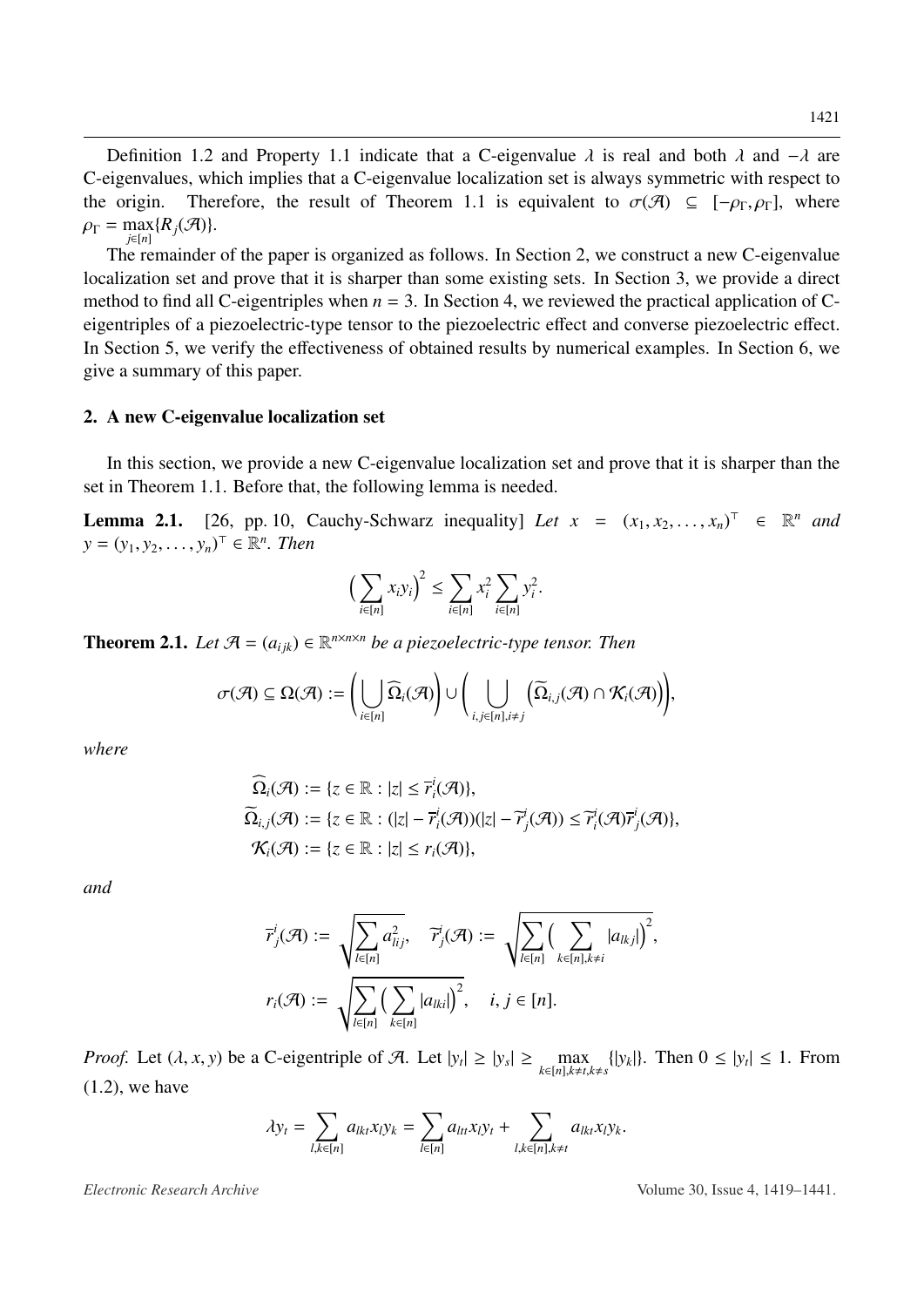Taking the modulus in above equation and using the triangle inequality and Lemma [2.1,](#page-2-0) we have

$$
|\lambda||y_t| \leq \sum_{l,k \in [n]} |a_{lkt}||x_l||y_t| = |y_t| \sum_{l \in [n]} (|x_l| \sum_{k \in [n]} |a_{lkt}|)
$$
  

$$
\leq |y_t| \sqrt{\sum_{l \in [n]} |x_l|^2} \sqrt{\sum_{l \in [n]} (\sum_{k \in [n]} |a_{lkt}|)^2} = |y_t| \sqrt{\sum_{l \in [n]} (\sum_{k \in [n]} |a_{lkt}|)^2},
$$

i.e.,

$$
|\lambda| \leq \sqrt{\sum_{l \in [n]} \left( \sum_{k \in [n]} |a_{lkl}|\right)^2} = r_l(\mathcal{A}),
$$

which implies that  $\lambda \in \mathcal{K}_t(\mathcal{A})$ , and

$$
|\lambda||y_t| \leq \sum_{l \in [n]} |a_{ltl}||x_l||y_t| + \sum_{l,k \in [n],k \neq t} |a_{lkl}||x_l||y_k|
$$
  
\n
$$
\leq \sum_{l \in [n]} |a_{ltl}||x_l||y_l| + \sum_{l,k \in [n],k \neq t} |a_{lkl}||x_l||y_s|
$$
  
\n
$$
= |y_t| \sum_{l \in [n]} |a_{ltl}||x_l| + |y_s| \sum_{l \in [n]} (|x_l| \sum_{k \in [n],k \neq t} |a_{lkl}|)
$$
  
\n
$$
\leq |y_t| \sqrt{\sum_{l \in [n]} a_{ltl}^2} \sqrt{\sum_{l \in [n]} x_l^2 + |y_s|} \sqrt{\sum_{l \in [n]} x_l^2} \sqrt{\sum_{l \in [n]} (\sum_{k \in [n],k \neq t} |a_{lkl}|)^2}
$$
  
\n
$$
= |y_t| \sqrt{\sum_{l \in [n]} a_{ltl}^2} + |y_s| \sqrt{\sum_{l \in [n]} (\sum_{k \in [n],k \neq t} |a_{lkl}|)^2}
$$
  
\n
$$
= \overline{r}_t^t(\mathcal{A})|y_t| + \overline{r}_t^t(\mathcal{A})|y_s|,
$$

i.e.,

<span id="page-3-0"></span>
$$
(|\lambda| - \overline{r}_t^t(\mathcal{A}))|y_t| \le \overline{r}_t^t(\mathcal{A})|y_s|.
$$
\n(2.1)

If  $|y_s| = 0$  in [\(2.1\)](#page-3-0), we have  $|\lambda| \leq \overline{r}_t^t$ <br>If  $|y_t| > 0$  in (2.1), then  $|\lambda| < \overline{r}_t^t$  (4)  $t_t^t(\mathcal{A})$ , which implies that  $\lambda \in \Omega_t(\mathcal{A}) \subseteq \Omega(\mathcal{A})$ .<br>  $\Omega + \mathcal{F}(\mathcal{A}) \leq r(\mathcal{A})$ , which implies that  $\lambda \in \mathcal{A}$ .

If  $|y_s| > 0$  in [\(2.1\)](#page-3-0), then  $|\lambda| \leq \overline{r}_t^t$ <br>  $|y_s| \neq \widehat{O}(\sqrt{a})$  i.e.  $|y| > \overline{r}_t^t(\sqrt{a})$ . T  $t_t^t(\mathcal{A}) + \overline{t}_t^t(\mathcal{A}) \le r_t(\mathcal{A})$ , which implies that  $\lambda \in \mathcal{K}_t(\mathcal{A})$ . Now, suppose that  $\lambda \notin \Omega_t(\mathcal{A})$ , i.e.,  $|\lambda| > \overline{r}_t^t$  $t_t^t(\mathcal{A})$ . The *s*-th equation of [\(1.2\)](#page-0-0) is

$$
\lambda y_s = \sum_{l,k \in [n]} a_{lks} x_l y_k = \sum_{l \in [n]} a_{lts} x_l y_l + \sum_{l,k \in [n], k \neq t} a_{lks} x_l y_k,
$$

which implies that

$$
|\lambda||y_s| \leq \sum_{l \in [n]} |a_{lts}||x_l||y_l| + \sum_{l,k \in [n], k \neq t} |a_{lks}||x_l||y_k|
$$
  

$$
\leq \sum_{l \in [n]} |a_{lts}||x_l||y_l| + \sum_{l,k \in [n], k \neq t} |a_{lks}||x_l||y_s|
$$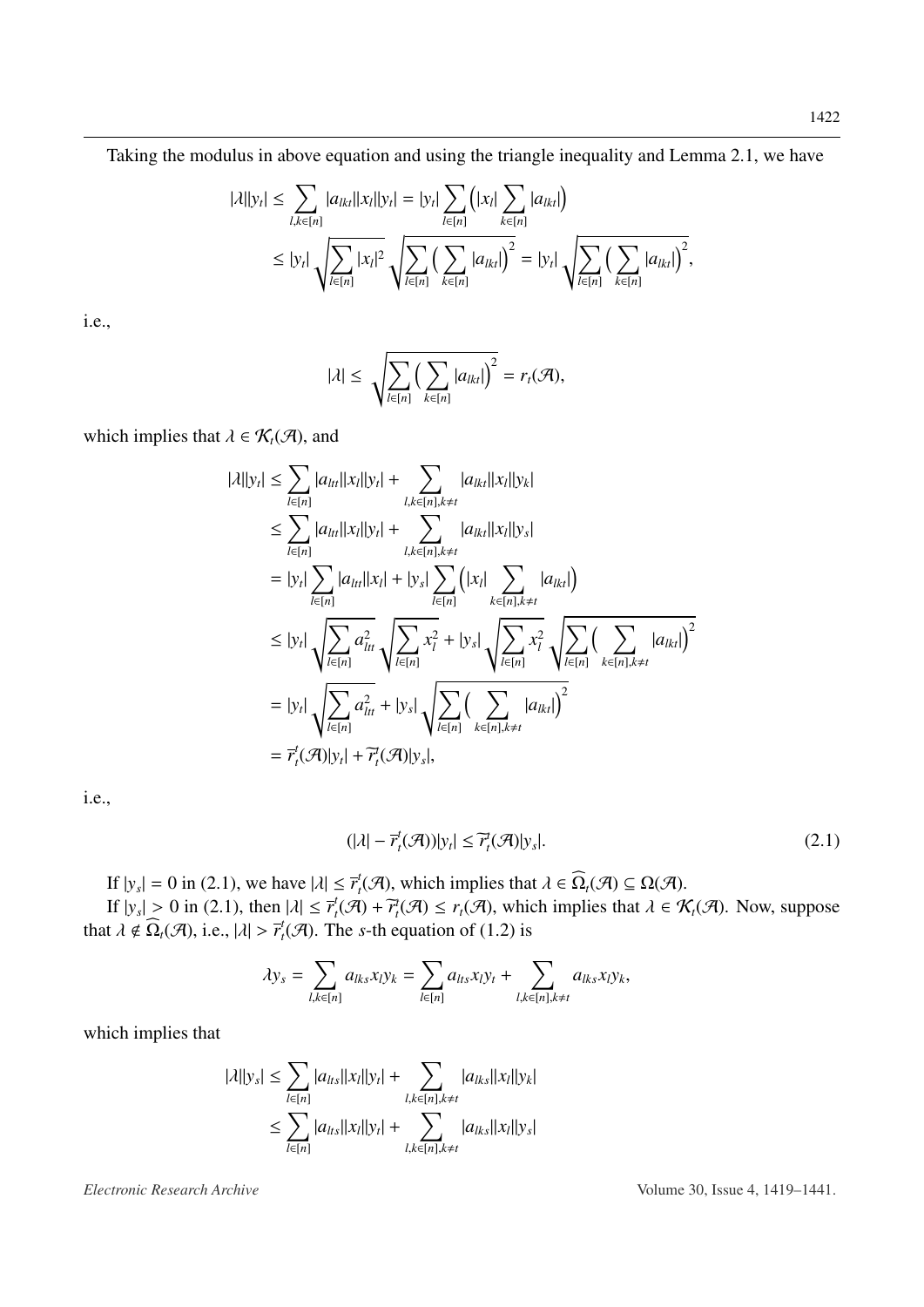$$
|a_{lts}||x_l| + |y_s| \sum_{l \in [n]} (|x_l| \sum_{k \in [n], k \neq t} |a_{lks}|)
$$
  

$$
\sum_{n=1}^{\infty} a_{lts}^2 \sqrt{\sum_{l \in [n]} x_l^2} + |y_s| \sqrt{\sum_{l \in [n]} x_l^2} \sqrt{\sum_{l \in [n]} (\sum_{k \in [n], k \neq t} |a_{lks}|)^2}
$$

$$
= |y_t| \sqrt{\sum_{l \in [n]} a_{lts}^2} + |y_s| \sqrt{\sum_{l \in [n]} \left(\sum_{k \in [n], k \neq t} |a_{lks}|\right)^2}
$$
  
=  $\overline{r}_s^t(\mathcal{A})|y_t| + \overline{r}_s^t(\mathcal{A})|y_s|,$ 

i.e.,

<span id="page-4-0"></span>
$$
(|\lambda| - \widetilde{r}_s^t(\mathcal{A}))|y_s| \le \overline{r}_s^t(\mathcal{A})|y_t|.
$$
\n(2.2)

By multiplying [\(2.1\)](#page-3-0) and [\(2.2\)](#page-4-0) and eliminating  $|y_s||y_t| > 0$ , we have

 $= |y_t| \sum_{i=1}^{n}$ | *l*∈[*n*]

 $\leq |y_t|$ |

*l*∈[*n*]

$$
(|\lambda| - \overline{r}_t^t(\mathcal{A}))(|\lambda| - \overline{r}_s^t(\mathcal{A})) \leq \overline{r}_t^t(\mathcal{A})\overline{r}_s^t(\mathcal{A}),
$$

which implies that  $\lambda \in (\overline{\Omega}_{t,s}(\mathcal{A}) \cap \mathcal{K}_t(\mathcal{A})) \subseteq \Omega(\mathcal{A})$ , and consequently,  $\sigma(\mathcal{A}) \subseteq \Omega(\mathcal{A})$  by the arbitrariness of  $\lambda$ .

Next, we discuss the relationship between the set  $\Omega(\mathcal{A})$  in Theorem [2.1](#page-2-1) and the set  $\Gamma(\mathcal{A})$  in Theorem [1.1.](#page-1-1)

<span id="page-4-1"></span>**Theorem 2.2.** Let  $\mathcal{A} = (a_{ijk}) \in \mathbb{R}^{n \times n \times n}$  be a piezoelectric-type tensor. Then

$$
\Omega(\mathcal{A})\subseteq \Gamma(\mathcal{A}).
$$

*Proof.* Let  $z \in \Omega(\mathcal{A})$ . By Theorem [2.1,](#page-2-1) there exists  $i, j \in [n]$  such that  $z \in \Omega_i(\mathcal{A})$  or  $z \in (\Omega_{i,j}(\mathcal{A}) \cap \Omega(\mathcal{A}))$  $\mathcal{K}_i(\mathcal{A})$ .

Case I. If  $z \in \widehat{\Omega}_i(\mathcal{A})$ , then

$$
|z| \leq \overline{r}_i^i(\mathcal{A}) \leq R_i(\mathcal{A}),
$$

which implies that  $z \in \Gamma(\mathcal{A})$ .

Case II. If  $z \in (\widetilde{\Omega}_{i,j}(\mathcal{A}) \cap \mathcal{K}_i(\mathcal{A}))$ , then  $z \in \widetilde{\Omega}_{i,j}(\mathcal{A})$  and  $z \in \mathcal{K}_i(\mathcal{A})$ . If  $z \in \widetilde{\Omega}_{i,j}(\mathcal{A})$ , then

$$
(|z| - \overline{r}_i^i(\mathcal{A}))(|z| - \overline{r}_j^i(\mathcal{A})) \leq \overline{r}_i^i(\mathcal{A})\overline{r}_j^i(\mathcal{A}).
$$

If  $\overline{r}^i_i(\mathcal{A})\overline{r}^i_j$  $j(\mathcal{A}) = 0$ , then

$$
|z| \le \overline{r}_i^i(\mathcal{A}) \le R_i(\mathcal{A}) \quad \text{or} \quad |z| \le \overline{r}_j^i(\mathcal{A}) \le R_j(\mathcal{A}),
$$

which implies that  $z \in \Gamma(\mathcal{A})$ . If  $\overline{r}^i_i(\mathcal{A})\overline{r}^i_j$  $j(\mathcal{A}) > 0$ , then

$$
\frac{|z| - \overline{r}_i^i(\mathcal{A})}{\overline{r}_i^i(\mathcal{A})} \frac{|z| - \overline{r}_j^i(\mathcal{A})}{\overline{r}_j^i(\mathcal{A})} \le 1.
$$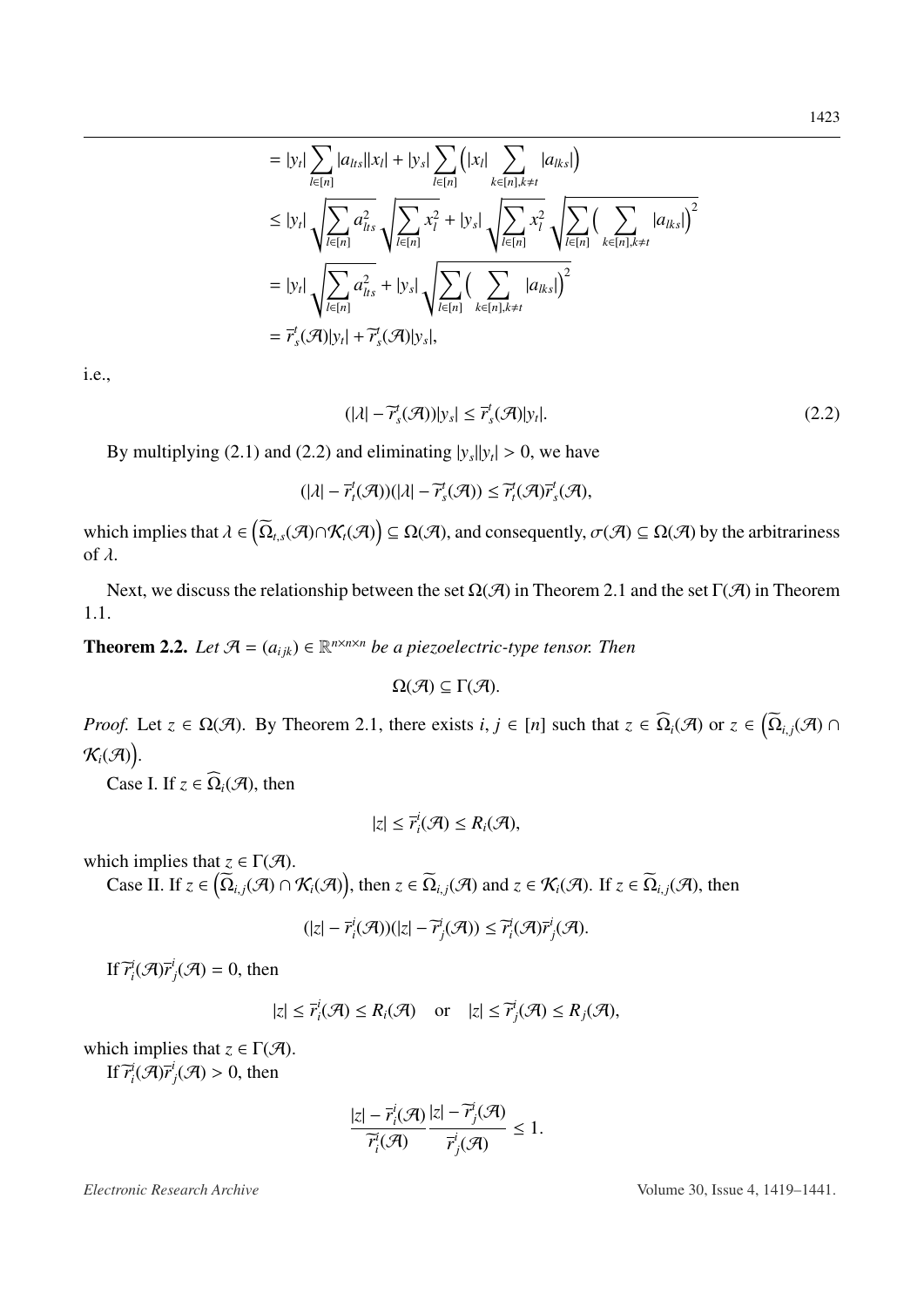Therefore,

$$
\frac{|z| - \overline{r}_i^i(\mathcal{A})}{\overline{r}_i^i(\mathcal{A})} \le 1 \quad \text{or} \quad \frac{|z| - \overline{r}_j^i(\mathcal{A})}{\overline{r}_j^i(\mathcal{A})} \le 1,
$$

i.e.,

$$
|z| \leq \overline{r}_i^i(\mathcal{A}) + \overline{r}_i^i(\mathcal{A}) \leq R_i(\mathcal{A}) \quad \text{or} \quad |z| \leq \overline{r}_j^i(\mathcal{A}) + \overline{r}_j^i(\mathcal{A}) \leq R_j(\mathcal{A}),
$$

and consequently  $z \in \Gamma(\mathcal{A})$ .

When  $z \in \mathcal{K}_i(\mathcal{A})$ , we have

$$
|z| \leq r_i(\mathcal{A}) \leq R_i(\mathcal{A}),
$$

then  $z \in \Gamma(\mathcal{A})$ . Hence,  $\Omega(\mathcal{A}) \subseteq \Gamma(\mathcal{A})$ .

Similarly, we can write the set  $\Omega(\mathcal{A})$  as  $[-\rho_0, \rho_0]$ , where

$$
\rho_{\Omega} := \max \Big\{ \max_{i \in [n]} \{ \overline{r}_i^i(\mathcal{A}) \}, \max_{i,j \in [n], i \neq j} \min \Big\{ \frac{1}{2} v_{i,j}(\mathcal{A}), r_i(\mathcal{A}) \Big\} \Big\},\tag{2.3}
$$

and

$$
\nu_{i,j}(\mathcal{A}) := \widetilde{r}_j^i(\mathcal{A}) + \overline{r}_i^i(\mathcal{A}) + \sqrt{(\widetilde{r}_j^i(\mathcal{A}) - \overline{r}_i^i(\mathcal{A}))^2 + 4\widetilde{r}_i^i(\mathcal{A})\overline{r}_j^i(\mathcal{A})}.
$$

Theorem [2.2](#page-4-1) indicates that  $\rho_{\Omega} \leq \rho_{\Gamma}$  and  $[-\rho_{\Omega}, \rho_{\Omega}] \subseteq [-\rho_{\Gamma}, \rho_{\Gamma}]$ .

### 3. A direct method to calculate all C-eigentriples when  $n = 3$

By the idea to find all M-eigenpairs of a fourth-order tensor in Theorem 7 of [\[27\]](#page-18-0), we in this section present a direct method to find all C-eigenpair when *n* = 3.

<span id="page-5-0"></span>**Theorem 3.1.** Let  $\mathcal{A} = (a_{ijk}) \in \mathbb{R}^{n \times n \times n}$  be a piezoelectric-type tensor. Then all C-eigentriples are given *as follows:*

 $(a)$  *If*  $a_{211} = a_{311} = a_{112} = a_{113} = 0$ , then  $(a_{111}, (1, 0, 0)^{T}, (\pm 1, 0, 0)^{T})$  and  $(-a_{111}, (-1, 0, 0)^{T}, (\pm 1, 0, 0)^{T})$ <br>
such four C eigentriples of  $\mathcal{A}$ 0)<sup>&</sup>gt; ) *are four C-eigentriples of* A*.*

 $(b)$   $(\lambda, x, y)$  *is a C-eigentriple of A, where* 

$$
\lambda = a_{111}x_1 + a_{211}x_2 + a_{311}x_3,
$$

*and*

$$
x = (x_1, x_2, x_3)^{\top}, \quad y = (\pm 1, 0, 0)^{\top},
$$

 $x_1, x_2$  *and*  $x_3$  *are the real roots of the following equations:* 

 $a_{211}x_1 - a_{111}x_2 = 0,$  (3.1)

$$
a_{311}x_1 - a_{111}x_3 = 0,\t\t(3.2)
$$

 $\begin{array}{c} \n\end{array}$  $\begin{array}{c} \hline \end{array}$  $a_{112}x_1 + a_{212}x_2 + a_{312}x_3 = 0,$  $a_{113}x_1 + a_{213}x_2 + a_{313}x_3 = 0,$ <br>  $a_{113}x_1 + a_{213}x_2 + a_{313}x_3 = 0,$  $x_1^2 + x_2^2 + x_3^2 = 1.$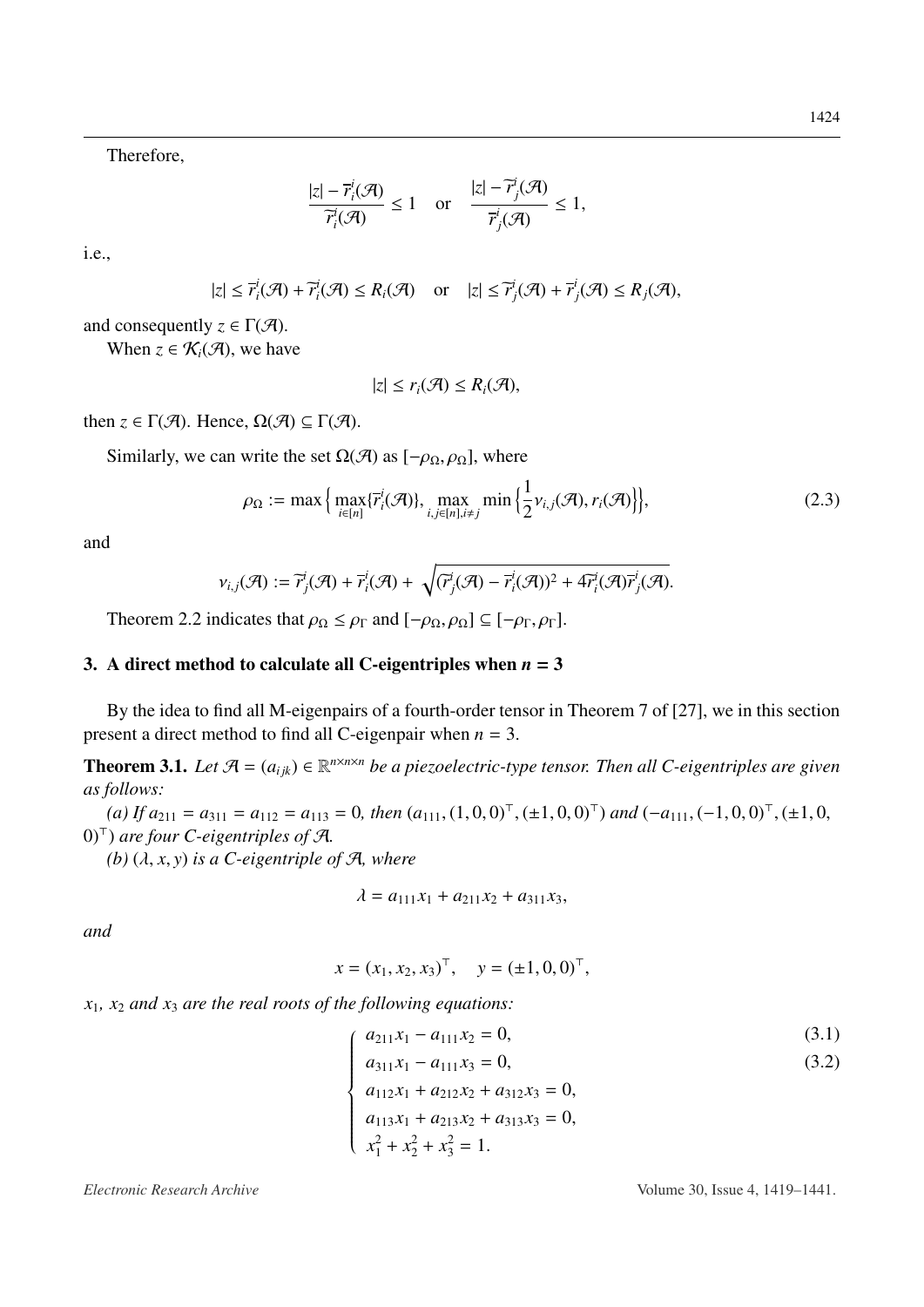(c)  $(\lambda, x, y)$  and  $(-\lambda, -x, y)$  are two C-eigentriples of A, where

$$
\lambda = a_{111}y_1^2 + a_{122}y_2^2 + a_{133}y_3^2 + 2a_{112}y_1y_2 + 2a_{113}y_1y_3 + 2a_{123}y_2y_3,
$$

and

 $x = (1, 0, 0)^{\top}, \quad y = (y_1, y_2, y_3)^{\top},$ 

 $y_1$ ,  $y_2$  and  $y_3$  are the real roots of the following equations:

$$
\begin{cases}\na_{222}y_2^2 + a_{211}y_1^2 + a_{233}y_3^2 + 2a_{221}y_2y_1 + 2a_{232}y_3y_2 + 2a_{231}y_3y_1 = 0, \\
a_{333}y_3^2 + a_{311}y_1^2 + a_{322}y_2^2 + 2a_{331}y_3y_1 + 2a_{323}y_2y_3 + 2a_{321}y_2y_1 = 0, \\
a_{112}y_1^2 + (a_{122} - a_{111})y_1y_2 + a_{132}y_1y_3 - a_{121}y_2^2 - a_{131}y_2y_3 = 0, \\
a_{113}y_1^2 + (a_{133} - a_{111})y_1y_3 + a_{123}y_1y_2 - a_{121}y_2y_3 - a_{131}y_3^2 = 0,\n\end{cases}
$$
\n(3.3)

$$
\frac{2}{1} + y_2^2 + y_3^2 = 1.
$$

 $\begin{cases} y_1^2 + y_2^2 + y_3^2 = 1. \end{cases}$ <br>(d)  $(\lambda, x, y)$  is a *C*-eigentriple of A, where

$$
\lambda = a_{112}x_1t + a_{122}x_1 + a_{222}x_2 + a_{212}x_2t + a_{322}x_3 + a_{312}x_3t
$$

and

$$
x = (x_1, x_2, x_3)^{\top}, \quad y = \pm \frac{(t, 1, 0)^{\top}}{\sqrt{t^2 + 1}}
$$

 $x_1$ ,  $x_2$  and  $x_3$  and t are the real roots of the following equations:

$$
a_{222}x_1 + a_{211}x_1t^2 + 2a_{221}x_1t - a_{111}x_2t^2 - a_{122}x_2 - 2a_{112}tx_2 = 0,\t\t(3.5)
$$

$$
a_{311}t^2x_1 + a_{322}x_1 + 2a_{321}x_1t - a_{111}x_3t^2 - a_{122}x_3 - 2a_{112}x_3t = 0,
$$
\n(3.6)

$$
a_{112}x_1t^2 + (a_{122} - a_{111})x_1t + (a_{222} - a_{211})x_2t + (a_{322} - a_{311})x_3t
$$
  
+
$$
a_{212}x_2t^2 + a_{312}x_3t^2 - a_{321}x_3 - a_{221}x_2 - a_{121}x_1 = 0.
$$
 (3.7)

$$
a_{311}t^{2}x_{1} + a_{322}x_{1} + 2a_{321}x_{1}t - a_{111}x_{3}t^{2} - a_{122}x_{3} - 2a_{112}x_{3}t = 0,
$$
\n(3.6)  
\n
$$
a_{112}x_{1}t^{2} + (a_{122} - a_{111})x_{1}t + (a_{222} - a_{211})x_{2}t + (a_{322} - a_{311})x_{3}t
$$
\n
$$
+ a_{212}x_{2}t^{2} + a_{312}x_{3}t^{2} - a_{321}x_{3} - a_{221}x_{2} - a_{121}x_{1} = 0,
$$
\n(3.7)  
\n
$$
a_{113}x_{1}t + a_{123}x_{1} + a_{223}x_{2} + a_{213}x_{2}t + a_{313}x_{3}t + a_{323}x_{3} = 0,
$$
\n(3.7)  
\n
$$
x_{1}^{2} + x_{2}^{2} + x_{3}^{2} = 1.
$$

(e)  $(\lambda, x, y)$  and  $(-\lambda, -x, y)$  are two C-eigentriples of A, where

$$
\lambda = \sqrt{t^2 + 1} (a_{222} y_2^2 + a_{211} y_2^2 + a_{233} y_3^2 + 2 a_{221} y_1 y_2 + 2 a_{232} y_2 y_3 + 2 a_{231} y_1 y_3),
$$
 (3.8)

and

<span id="page-6-0"></span>
$$
x = \frac{(t, 1, 0)^{\top}}{\sqrt{t^2 + 1}}, \quad y = (y_1, y_2, y_3)^{\top}
$$

 $y_1$ ,  $y_2$ ,  $y_3$  and t are the real roots of the following equations:

$$
a_{222}y_2^2t + a_{211}y_1^2t + a_{233}y_3^2t + 2a_{221}y_2y_1t + 2a_{232}y_3y_2t + 2a_{231}y_3y_1t
$$
  
\n
$$
-a_{111}y_1^2 - a_{122}y_2^2 - a_{133}y_3^2 - 2a_{112}y_1y_2 - 2a_{113}y_1y_3 - 2a_{123}y_2y_3 = 0,
$$
\n(3.9)  
\n
$$
a_{333}y_3^2 + a_{311}y_1^2 + a_{322}y_2^2 + 2a_{331}y_3y_1 + 2a_{323}y_2y_3 + 2a_{321}y_2y_1 = 0,
$$
  
\n
$$
a_{112}ty_1^2 + (a_{122} - a_{111})ty_1y_2 + a_{132}ty_1y_3 + (a_{222} - a_{211})y_2y_1
$$
  
\n
$$
+a_{212}y_1^2 + a_{232}y_1y_3 - a_{121}t_y_2^2 - a_{131}y_2t_y_3 - a_{221}y_2^2 - a_{231}y_2y_3 = 0,
$$
  
\n
$$
a_{113}ty_1^2 + (a_{133} - a_{111})ty_1y_3 + a_{123}ty_1y_2 + a_{223}y_1y_2 + a_{213}y_1^2 + a_{213}y_1^2 + (a_{233} - a_{211})y_1y_3 - a_{121}t y_2y_3 - a_{131}t y_3^2 - a_{221}y_2y_3 - a_{231}y_3^2 = 0,
$$
  
\n(3.11)  
\n
$$
y_1^2 + y_2^2 + y_3^2 = 1.
$$

Electronic Research Archive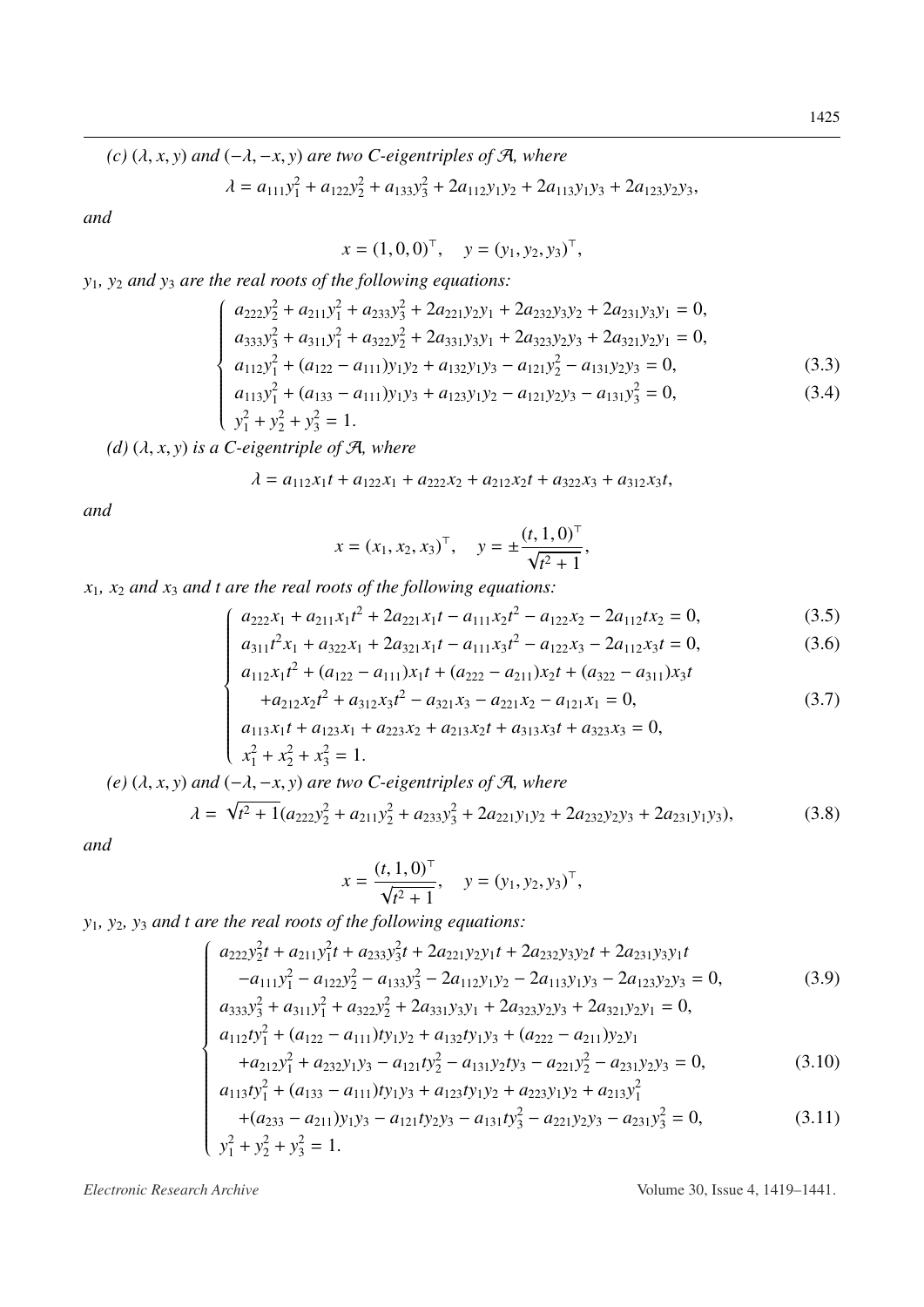(f)  $(\lambda, x, y)$  is a C-eigentriple of A, where

$$
\lambda = \pm (a_{113}u_1v_1 + a_{123}u_1v_2 + a_{133}u_1 + a_{213}u_2v_1 + a_{223}u_2v_2 + a_{233}u_2 + a_{313}v_1 + a_{323}v_2 + a_{333}) / \sqrt{u_1^2 + u_2^2 + 1},
$$
\n(3.12)

and

<span id="page-7-1"></span><span id="page-7-0"></span>
$$
x = \pm \frac{(u_1, u_2, 1)^{\top}}{\sqrt{u_1^2 + u_2^2 + 1}}, \quad y = \pm \frac{(v_1, v_2, 1)^{\top}}{\sqrt{v_1^2 + v_2^2 + 1}},
$$
(3.13)

 $u_1$ ,  $u_2$ ,  $v_1$  and  $v_2$  are the real roots of the following equations:

$$
a_{222}u_1v_2^2 + a_{211}v_1^2u_1 + a_{233}u_1 + 2a_{221}v_1u_1v_2 + 2a_{232}u_1v_2
$$
  
+2a\_{231}v\_1u\_1 - a\_{111}u\_2v\_1^2 - a\_{122}u\_2v\_2^2 - a\_{133}u\_2 - 2a\_{112}u\_2v\_1v\_2  
-2a\_{113}u\_2v\_1 - 2a\_{123}u\_2v\_2 = 0, (3.14)

$$
a_{333}u_1 + a_{311}u_1v_1^2 + a_{322}u_1v_2^2 + 2a_{331}u_1v_1 + 2a_{323}u_1v_2 + 2a_{321}u_1v_1v_2
$$
  

$$
a_{333}u_1 + a_{311}u_1v_1^2 + a_{322}u_1v_2^2 + 2a_{331}u_1v_1 + 2a_{323}u_1v_2 + 2a_{321}u_1v_1v_2
$$
 (3.15)

$$
-a_{111}v_1^2 - a_{122}v_2^2 - a_{133} - 2a_{112}v_1v_2 - 2a_{113}v_1 - 2a_{123}v_2 = 0,
$$
\n(3.15)  
\n
$$
a_{112}u_1v_1^2 + (a_{122} - a_{111})u_1v_1v_2 + a_{132}v_1u_1 + (a_{222} - a_{211})u_2v_1v_2 + a_{212}u_2v_1^2 + a_{232}v_1u_2 + a_{332}v_1 + (a_{322} - a_{311})v_1v_2 + a_{312}v_1^2
$$
\n(3.16)

$$
-a_{121}u_1v_2^2 - a_{131}u_1v_2 - a_{221}u_2v_2^2 - a_{231}v_2u_2 - a_{331}v_2 - a_{321}v_2^2 = 0,
$$
(3.16)  
\n
$$
a_{113}u_1v_1^2 + (a_{133} - a_{111})u_1v_1 + a_{123}v_1u_1v_2 + a_{223}v_1u_2v_2 + a_{323}v_1v_2
$$
\n
$$
+ (a_{233} - a_{211})u_2v_1 + a_{213}u_2v_1^2 + (a_{333} - a_{311})v_1 + a_{313}v_1^2
$$
\n
$$
-a_{121}u_1v_2 - a_{131}u_1 - a_{221}u_2v_2 - a_{231}u_2 - a_{331} - a_{321}v_2 = 0.
$$
(3.17)

*Proof.* When  $n = 3$ , the specific form of  $(1.1)$ – $(1.4)$  is

$$
a_{111}y_1^2 + a_{122}y_2^2 + a_{133}y_3^2 + 2a_{112}y_1y_2 + 2a_{113}y_1y_3 + 2a_{123}y_2y_3 = \lambda x_1,
$$
(3.18)  
\n
$$
a_{222}y_2^2 + a_{211}y_1^2 + a_{233}y_3^2 + 2a_{221}y_2y_1 + 2a_{232}y_3y_2 + 2a_{231}y_3y_1 = \lambda x_2,
$$
(3.19)  
\n
$$
a_{333}y_3^2 + a_{311}y_1^2 + a_{322}y_2^2 + 2a_{331}y_3y_1 + 2a_{323}y_2y_3 + 2a_{321}y_2y_1 = \lambda x_3,
$$
(3.20)  
\n
$$
a_{111}x_1y_1 + a_{121}x_1y_2 + a_{131}x_1y_3 + a_{221}x_2y_2 + a_{211}x_2y_1 + a_{231}x_2y_3
$$

$$
a_{222}y_2^2 + a_{211}y_1^2 + a_{233}y_3^2 + 2a_{221}y_2y_1 + 2a_{232}y_3y_2 + 2a_{231}y_3y_1 = \lambda x_2, \tag{3.19}
$$

$$
u_{333}y_3 + u_{311}y_1 + u_{322}y_2 + 2u_{331}y_3y_1 + 2u_{323}y_2y_3 + 2u_{321}y_2y_1 = \lambda x_3, \tag{3.20}
$$
\n
$$
u_{333}y_3 + u_{311}y_1 + u_{322}y_2 + 2u_{331}y_3y_1 + 2u_{323}y_2y_3 + 2u_{321}y_2y_1 = \lambda x_3, \tag{3.20}
$$

$$
+a_{331}x_3y_3 + a_{311}x_3y_1 + a_{321}x_3y_2 = \lambda y_1,
$$
\n(3.21)

$$
a_{111}x_1y_1 + a_{121}x_1y_2 + a_{131}x_1y_3 + a_{221}x_2y_2 + a_{211}x_2y_1 + a_{231}x_2y_3
$$
  
\n
$$
+a_{331}x_3y_3 + a_{311}x_3y_1 + a_{321}x_3y_2 = \lambda y_1,
$$
  
\n
$$
a_{112}x_1y_1 + a_{122}x_1y_2 + a_{132}x_1y_3 + a_{222}x_2y_2 + a_{212}x_2y_1 + a_{232}x_2y_3
$$
  
\n
$$
+a_{332}x_3y_3 + a_{322}x_3y_2 + a_{312}x_3y_1 = \lambda y_2,
$$
  
\n
$$
a_{113}x_1y_1 + a_{133}x_1y_3 + a_{123}x_1y_2 + a_{223}x_2y_2 + a_{233}x_2y_3 + a_{213}x_2y_1
$$
  
\n
$$
+a_{333}x_3y_3 + a_{313}x_3y_1 + a_{323}x_3y_2 = \lambda y_3,
$$
  
\n(3.23)  
\n
$$
x_1^2 + x_2^2 + x_3^2 = 1.
$$
  
\n(3.24)

$$
a_{113}x_1y_1 + a_{133}x_1y_3 + a_{123}x_1y_2 + a_{223}x_2y_2 + a_{233}x_2y_3 + a_{213}x_2y_1
$$

$$
+a_{333}x_3y_3+a_{313}x_3y_1+a_{323}x_3y_2=\lambda y_3,\tag{3.23}
$$

$$
x_1^2 + x_2^2 + x_3^2 = 1,\tag{3.24}
$$

$$
y_1^2 + y_2^2 + y_3^2 = 1. \tag{3.25}
$$

To proceed, we break the arguments into six Cases.

(a) Assume that  $x = (1, 0, 0)^T$  and  $y = (\pm 1, 0, 0)^T$ . Then (3.18)–(3.25) becomes  $\lambda = a_{111}$  and  $a_{211} = a_{311} = a_{112} = a_{113} = 0.$ 

Electronic Research Archive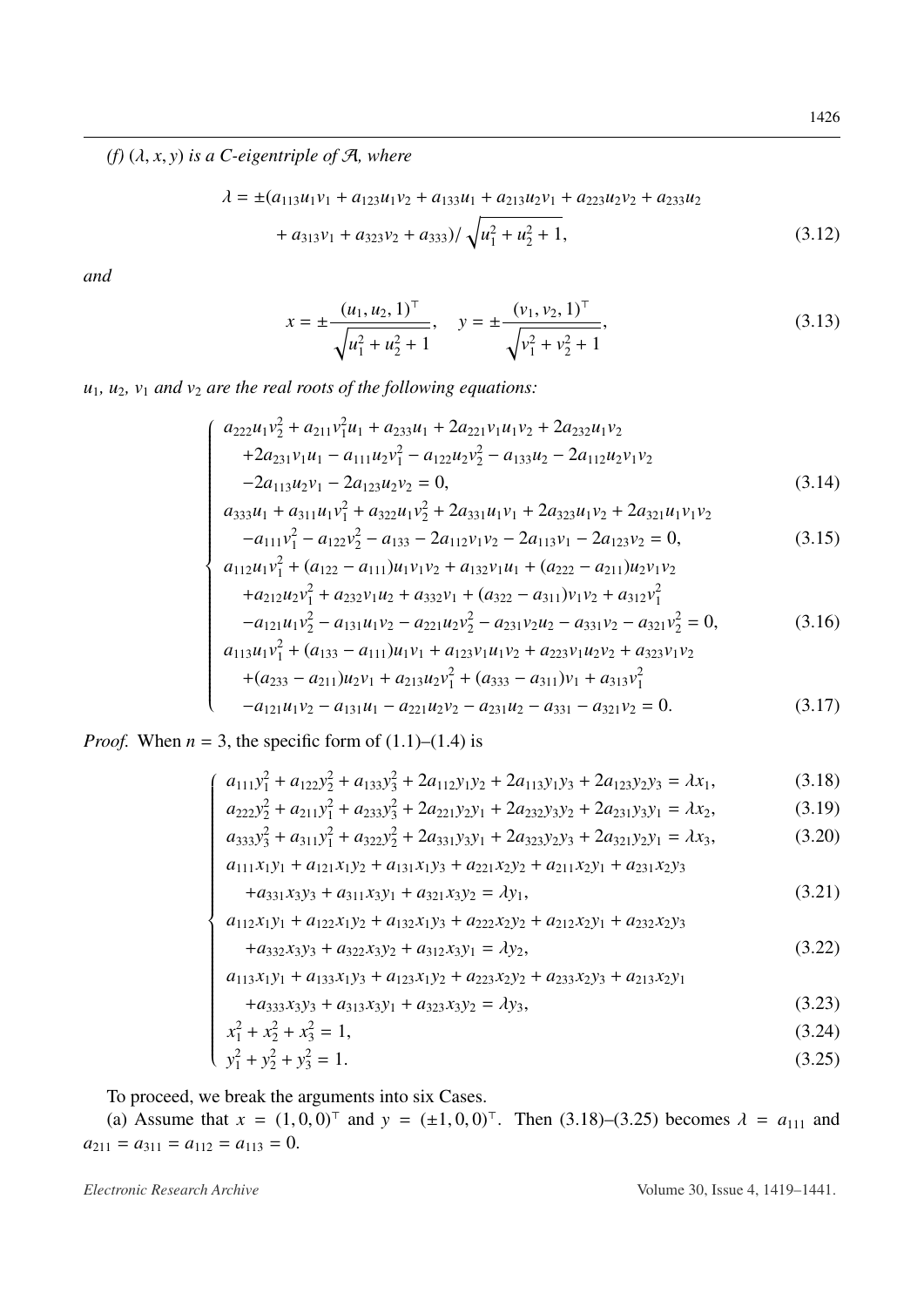Assume that  $x = (-1, 0, 0)^{\top}$  and  $y = (\pm 1, 0, 0)^{\top}$ . Then [\(3.18\)](#page-7-0)–[\(3.25\)](#page-7-0) becomes  $\lambda = -a_{111}$  and  $y = a_{112} = a_{113} = 0$  $a_{211} = a_{311} = a_{112} = a_{113} = 0.$ 

Hence, if  $a_{211} = a_{311} = a_{112} = a_{113} = 0$ , then  $(a_{111}, (1, 0, 0)^T, (\pm 1, 0, 0)^T)$  and  $(-a_{111}, (-1, 0, 0)^T, (\pm 1, 0, 0)^T)$  $(0, 0)^{\top}$  are four C-eigentriples of A.

(b) Assume that  $y = (\pm 1, 0, 0)^{\top}$ . Then [\(3.18\)](#page-7-0)–[\(3.25\)](#page-7-0) becomes

$$
\begin{cases}\n a_{111} = \lambda x_1, \\
 0.27\n \end{cases}
$$
\n(3.26)

$$
a_{211} = \lambda x_2,\tag{3.27}
$$

$$
a_{311} = \lambda x_3,\tag{3.28}
$$

$$
a_{211} = \lambda x_2,
$$
\n
$$
a_{311} = \lambda x_3,
$$
\n
$$
a_{111}x_1 + a_{211}x_2 + a_{311}x_3 = \lambda,
$$
\n(3.29)\n(3.29)

$$
a_{112}x_1 + a_{212}x_2 + a_{312}x_3 = 0,
$$
\n(3.30)

$$
a_{112}x_1 + a_{212}x_2 + a_{312}x_3 = 0,
$$
  
\n
$$
a_{113}x_1 + a_{213}x_2 + a_{313}x_3 = 0,
$$
  
\n
$$
x_1^2 + x_2^2 + x_3^2 = 1.
$$
  
\n(3.31)

By [\(3.26\)](#page-7-0) and [\(3.27\)](#page-7-0), we have [\(3.1\)](#page-5-0). By [\(3.26\)](#page-7-0) and [\(3.28\)](#page-7-0), we have [\(3.2\)](#page-5-0). Next, solving [\(3.1\)](#page-5-0), [\(3.2\)](#page-5-0), [\(3.30\)](#page-7-0), [\(3.31\)](#page-7-0) and [\(3.24\)](#page-7-0), we can obtain  $x_1$ ,  $x_2$  and  $x_3$ , which implies that  $x = (x_1, x_2, x_3)^\top$  and  $y = (1, 0, 0)^\top$  are a pair of C eigenvectors. Eurthermore, by (3.29), we can get a C eigenvalue d of  $\mathcal{$  $y = (\pm 1, 0, 0)^{\top}$  are a pair of C-eigenvectors. Furthermore, by [\(3.29\)](#page-7-0), we can get a C-eigenvalue  $\lambda$  of A.

(c) Assume that  $x = (1, 0, 0)^{\top}$ . Then [\(3.18\)](#page-7-0)–[\(3.25\)](#page-7-0) becomes

$$
\begin{cases} a_{111}y_1^2 + a_{122}y_2^2 + a_{133}y_3^2 + 2a_{112}y_1y_2 + 2a_{113}y_1y_3 + 2a_{123}y_2y_3 = \lambda, \end{cases} (3.32)
$$

$$
a_{222}y_2^2 + a_{211}y_1^2 + a_{233}y_3^2 + 2a_{221}y_2y_1 + 2a_{232}y_3y_2 + 2a_{231}y_3y_1 = 0,
$$
\n(3.33)

$$
\begin{cases}\na_{111}y_1 + a_{122}y_2 + a_{133}y_3 + 2a_{112}y_1y_2 + 2a_{113}y_1y_3 + 2a_{123}y_2y_3 - x, & (3.32) \\
a_{222}y_2^2 + a_{211}y_1^2 + a_{233}y_3^2 + 2a_{221}y_2y_1 + 2a_{232}y_3y_2 + 2a_{231}y_3y_1 = 0, & (3.33) \\
a_{333}y_3^2 + a_{311}y_1^2 + a_{322}y_2^2 + 2a_{331}y_3y_1 + 2a_{323}y_2y_3 + 2a_{321}y_2y_1 = 0, & (3.34) \\
a_{111}y_1 + a_{121}y_2 + a_{131}y_3 = \lambda y_1,\n\end{cases}
$$

$$
a_{111}y_1 + a_{121}y_2 + a_{131}y_3 = \lambda y_1, \tag{3.35}
$$

$$
a_{112}y_1 + a_{122}y_2 + a_{132}y_3 = \lambda y_2,
$$
  
\n
$$
a_{113}y_1 + a_{133}y_3 + a_{123}y_2 = \lambda y_3,
$$
  
\n
$$
y_1^2 + y_2^2 + y_3^2 = 1.
$$
  
\n(3.36)

$$
a_{113}y_1 + a_{133}y_3 + a_{123}y_2 = \lambda y_3,
$$
\n
$$
y_1^2 + y_1^2 + y_2^2 = 1
$$
\n(3.37)

$$
y_1^2 + y_2^2 + y_3^2 = 1.
$$

By [\(3.35\)](#page-7-0) and [\(3.36\)](#page-7-0), we have [\(3.3\)](#page-5-0). By [\(3.35\)](#page-7-0) and [\(3.37\)](#page-7-0), we have [\(3.4\)](#page-5-0). Next, solving [\(3.3\)](#page-5-0), [\(3.4\)](#page-5-0), [\(3.25\)](#page-7-0), [\(3.33\)](#page-7-0) and [\(3.34\)](#page-7-0), we can obtain  $y_1$ ,  $y_2$  and  $y_3$ , which implies that  $x = (1, 0, 0)^T$  and  $y = (y_1, y_2, y_3)^T$  are a pair of C-eigenvectors. Furthermore, by (3.32), we can get a C-eigenvalue dot  $y = (y_1, y_2, y_3)^T$  are a pair of C-eigenvectors. Furthermore, by [\(3.32\)](#page-7-0), we can get a C-eigenvalue  $\lambda$  of  $\mathcal{A}$ A.

Assume that  $x = (-1, 0, 0)^{\top}$ . Similarly, we have

*y*

$$
\lambda = -(a_{111}y_1^2 + a_{122}y_2^2 + a_{133}y_3^2 + 2a_{112}y_1y_2 + 2a_{113}y_1y_3 + 2a_{123}y_2y_3),
$$

with its a pair of C-eigenvectors are  $x = (-1, 0, 0)^T$  and  $y = (y_1, y_2, y_3)^T$ , which also satisfies [\(3.3\)](#page-5-0), (3.4), (3.25), (3.33), and (3.34) [\(3.4\)](#page-5-0), [\(3.25\)](#page-7-0), [\(3.33\)](#page-7-0) and [\(3.34\)](#page-7-0).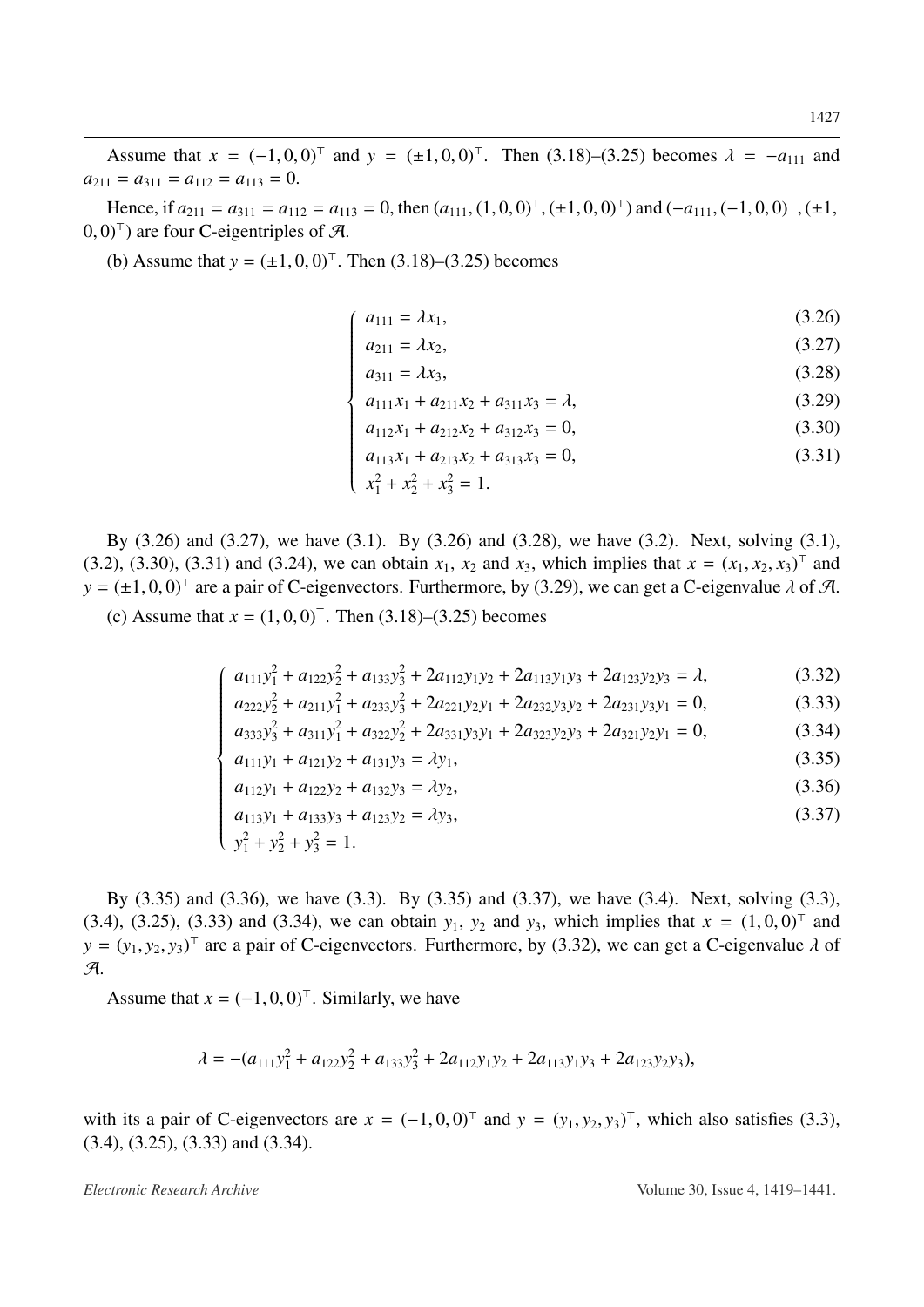(d) Assume that  $y = (y_1, y_2, 0)^T$ , where  $y_2 \neq 0$ . Then (3.18)–(3.25) becomes

$$
a_{111}y_1^2 + a_{122}y_2^2 + 2a_{112}y_1y_2 = \lambda x_1,
$$
  
\n
$$
a_{222}y_2^2 + a_{211}y_1^2 + 2a_{221}y_2y_1 = \lambda x_2,
$$
  
\n
$$
a_{311}y_1^2 + a_{322}y_2^2 + 2a_{321}y_2y_1 = \lambda x_3,
$$
  
\n
$$
a_{111}x_1y_1 + a_{121}x_1y_2 + a_{221}x_2y_2 + a_{211}x_2y_1 + a_{311}x_3y_1 + a_{321}x_3y_2 = \lambda y_1,
$$
  
\n
$$
a_{112}x_1y_1 + a_{122}x_1y_2 + a_{222}x_2y_2 + a_{212}x_2y_1 + a_{322}x_3y_2 + a_{312}x_3y_1 = \lambda y_2,
$$
  
\n
$$
a_{113}x_1y_1 + a_{123}x_1y_2 + a_{223}x_2y_2 + a_{213}x_2y_1 + a_{313}x_3y_1 + a_{323}x_3y_2 = 0,
$$
  
\n
$$
x_1^2 + x_2^2 + x_3^2 = 1,
$$
  
\n
$$
y_1^2 + y_2^2 = 1.
$$

Let  $t = \frac{y_1}{y_2}$ . Then the above equations become

$$
(a_{111}t^2 + a_{122} + 2a_{112}t)y_2^2 = \lambda x_1,\tag{3.38}
$$

$$
(a_{222} + a_{211}t^2 + 2a_{221}t)y_2^2 = \lambda x_2, \tag{3.39}
$$

$$
(a_{311}t^2 + a_{322} + 2a_{321}t)y_2^2 = \lambda x_3,\tag{3.40}
$$

$$
a_{111}x_1t + a_{121}x_1 + a_{221}x_2 + a_{211}x_2t + a_{311}x_3t + a_{321}x_3 = \lambda t,\tag{3.41}
$$

$$
a_{112}x_1t + a_{122}x_1 + a_{222}x_2 + a_{212}x_2t + a_{322}x_3 + a_{312}x_3t = \lambda, \tag{3.42}
$$

$$
(4.11) \quad (4.22) \quad (4.11) \quad (4.22) \quad (4.22) \quad (4.22) \quad (4.22) \quad (4.22) \quad (4.22) \quad (4.22) \quad (4.22) \quad (4.22) \quad (4.22) \quad (4.22) \quad (4.22) \quad (4.22) \quad (4.22) \quad (4.22) \quad (4.22) \quad (4.22) \quad (4.22) \quad (4.22) \quad (4.22) \quad (4.22) \quad (4.22) \quad (4.22) \quad (4.22) \quad (4.22) \quad (4.22) \quad (4.22) \quad (4.22) \quad (4.22) \quad (4.22) \quad (4.22) \quad (4.22) \quad (4.22) \quad (4.22) \quad (4.22) \quad (4.22) \quad (4.22) \quad (4.22) \quad (4.22) \quad (4.22) \quad (4.22) \quad (4.22) \quad (4.22) \quad (4.22) \quad (4.22) \quad (4.22) \quad (4.22) \quad (4.22) \quad (4.22) \quad (4.22) \quad (4.22) \quad (4.22) \quad (4.22) \quad (4.22) \quad (4.22) \quad (4.22) \quad (4.22) \quad (4.22) \quad (4.22) \quad (4.22) \quad (4.22) \quad (4.22) \quad (4.22) \quad (4.22) \quad (4.22) \quad (4.22) \quad (4.22) \quad (4.22) \quad (4.22) \quad (4.22) \quad (4.22) \quad (4.22) \quad (4.22) \quad (4.22) \quad (4.22) \quad (4.22) \quad (4.22) \quad (4.22) \quad (4.22) \quad (4.22) \quad (4.22) \quad (4.22) \quad (4.22) \quad (4.22) \quad (4.22) \quad (4.22) \quad (4.22) \quad (4.22) \quad (4.22) \quad (4.22) \quad (4.22) \quad (4.22) \quad
$$

By  $(3.38)$  and  $(3.39)$ , we have  $(3.5)$ . By  $(3.38)$  and  $(3.40)$ , we have  $(3.6)$ . By  $(3.41)$  and  $(3.42)$ , we have (3.7). Next, solving (3.5)–(3.7), (3.24) and (3.43), we can obtain  $x_1$ ,  $x_2$ ,  $x_3$  and t, which leads to its a pair of C-eigenvectors  $x = (x_1, x_2, x_3)^\top$  and  $y = \pm \frac{(t, 1, 0)^\top}{\sqrt{t^2 + 1}}$ . Furthermore, by (3.42) C-eigenvalue  $\lambda$  of  $\mathcal{A}$ .

(e) Assume that  $x = (x_1, x_2, 0)^T$ , where  $x_2 \neq 0$ . Then (3.18)–(3.25) becomes

$$
a_{111}y_1^2 + a_{122}y_2^2 + a_{133}y_3^2 + 2a_{112}y_1y_2 + 2a_{113}y_1y_3 + 2a_{123}y_2y_3 = \lambda x_1,
$$
  
\n
$$
a_{222}y_2^2 + a_{211}y_1^2 + a_{233}y_3^2 + 2a_{221}y_2y_1 + 2a_{232}y_3y_2 + 2a_{231}y_3y_1 = \lambda x_2,
$$
  
\n
$$
a_{333}y_3^2 + a_{311}y_1^2 + a_{322}y_2^2 + 2a_{331}y_3y_1 + 2a_{323}y_2y_3 + 2a_{321}y_2y_1 = 0,
$$
  
\n
$$
a_{111}x_1y_1 + a_{121}x_1y_2 + a_{131}x_1y_3 + a_{221}x_2y_2 + a_{211}x_2y_1 + a_{231}x_2y_3 = \lambda y_1,
$$
  
\n
$$
a_{112}x_1y_1 + a_{122}x_1y_2 + a_{132}x_1y_3 + a_{222}x_2y_2 + a_{212}x_2y_1 + a_{232}x_2y_3 = \lambda y_2,
$$
  
\n
$$
a_{113}x_1y_1 + a_{133}x_1y_3 + a_{123}x_1y_2 + a_{223}x_2y_2 + a_{233}x_2y_3 + a_{213}x_2y_1 = \lambda y_3,
$$
  
\n
$$
x_1^2 + x_2^2 = 1,
$$
  
\n
$$
y_1^2 + y_2^2 + y_3^2 = 1.
$$

Electronic Research Archive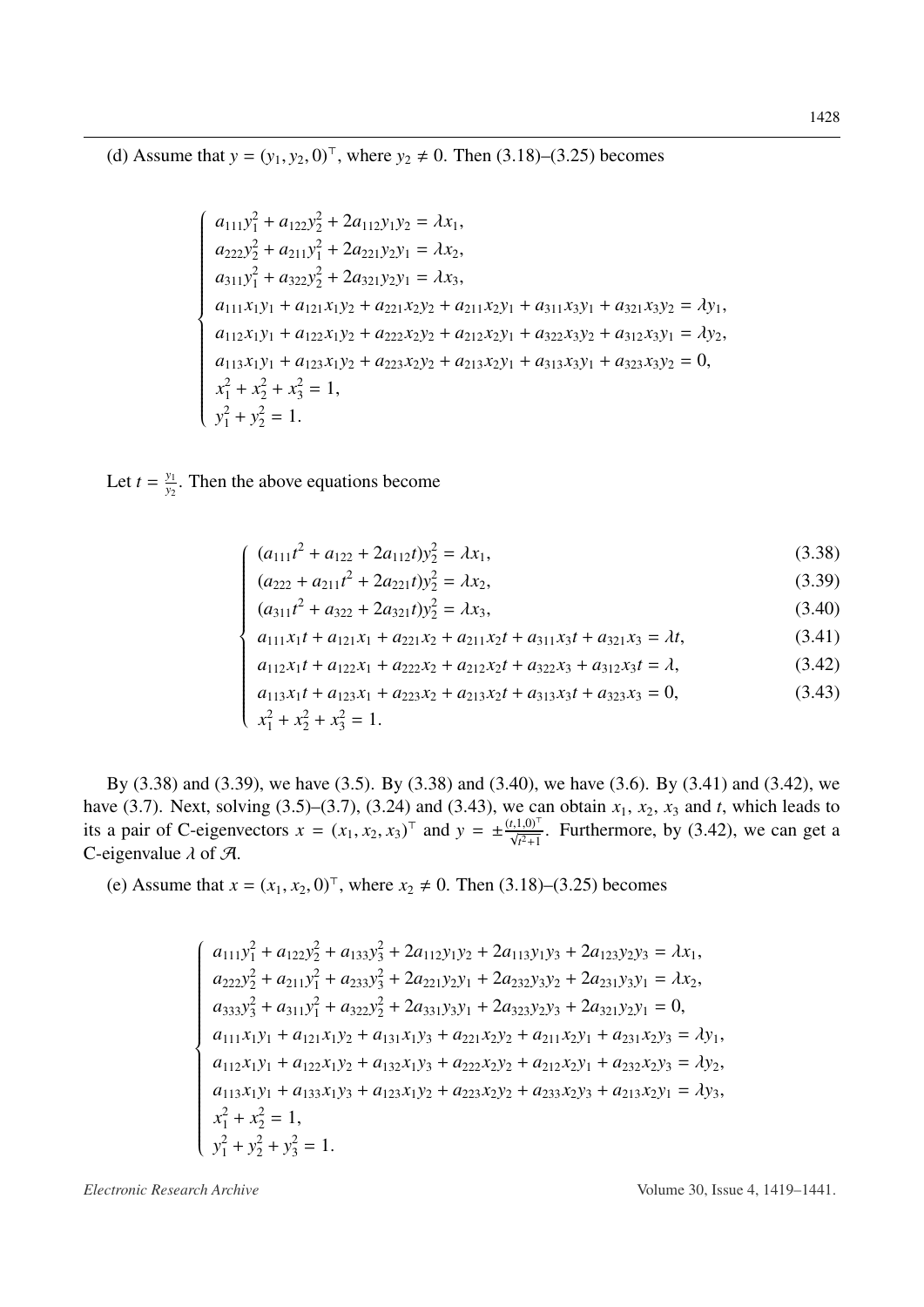Let  $t = \frac{x_1}{x_2}$ . Then the above equations become

$$
a_{111}y_1^2 + a_{122}y_2^2 + a_{133}y_3^2 + 2a_{112}y_1y_2 + 2a_{113}y_1y_3 + 2a_{123}y_2y_3 = \lambda tx_2,
$$
\n(3.44)

$$
a_{111}y_1 + a_{122}y_2 + a_{133}y_3 + 2a_{112}y_1y_2 + 2a_{113}y_1y_3 + 2a_{123}y_2y_3 + a_{223}y_3y_4 = \lambda x_2, \qquad (3.45)
$$
  
\n
$$
a_{222}y_2^2 + a_{211}y_1^2 + a_{233}y_3^2 + 2a_{221}y_2y_1 + 2a_{232}y_3y_2 + 2a_{231}y_3y_1 = \lambda x_2, \qquad (3.45)
$$
  
\n
$$
a_{333}y_3^2 + a_{311}y_1^2 + a_{322}y_2^2 + 2a_{331}y_3y_1 + 2a_{323}y_2y_3 + 2a_{321}y_2y_1 = 0, \qquad (3.46)
$$
  
\n
$$
a_{111}tx_2y_1 + a_{121}tx_2y_2 + a_{131}tx_2y_3 + a_{221}x_2y_2 + a_{211}x_2y_1 + a_{231}x_2y_3 = \lambda y_1, \qquad (3.47)
$$
  
\n
$$
a_{112}tx_2y_1 + a_{122}tx_2y_2 + a_{132}tx_2y_3 + a_{222}x_2y_2 + a_{212}x_2y_1 + a_{232}x_2y_3 = \lambda y_2, \qquad (3.48)
$$
  
\n
$$
a_{113}tx_2y_1 + a_{133}tx_2y_2 + a_{132}tx_2y_2 + a_{233}x_2y_2 + a_{233}x_2y_3 + a_{231}x_2y_1 = \lambda y_2, \qquad (3.49)
$$

$$
a_{333}y_3^2 + a_{311}y_1^2 + a_{322}y_2^2 + 2a_{331}y_3y_1 + 2a_{323}y_2y_3 + 2a_{321}y_2y_1 = 0,
$$
\n(3.46)

$$
a_{111}tx_2y_1 + a_{121}tx_2y_2 + a_{131}tx_2y_3 + a_{221}x_2y_2 + a_{211}x_2y_1 + a_{231}x_2y_3 = \lambda y_1, \tag{3.47}
$$

$$
a_{112}tx_2y_1 + a_{122}tx_2y_2 + a_{132}tx_2y_3 + a_{222}x_2y_2 + a_{212}x_2y_1 + a_{232}x_2y_3 = \lambda y_2, \tag{3.48}
$$

$$
a_{113}tx_2y_1 + a_{133}tx_2y_3 + a_{123}tx_2y_2 + a_{223}x_2y_2 + a_{233}x_2y_3 + a_{213}x_2y_1 = \lambda y_3,
$$
\n
$$
y_1^2 + y_2^2 + y_3^2 = 1.
$$
\n(3.49)

By  $(3.44)$  and  $(3.45)$ , we have  $(3.9)$ . By  $(3.47)$  and  $(3.48)$ , we have  $(3.10)$ . By  $(3.47)$  and  $(3.49)$ , we have (3.11). Next, solving (3.9)–(3.11), (3.25) and (3.46), we can obtain  $y_1$ ,  $y_2$ ,  $y_3$  and t. And then, by  $x_1^2 + x_2^2 = 1$ , we have  $x_2 = \pm \frac{1}{\sqrt{t^2+1}}$ . Furthermore, by (3.45), we can get a C-eigenvalue  $\lambda$  of  $\mathcal{A}$  in (3.8)<br>and its a pair of C-eigenvectors  $x = \pm \frac{(t,1,0)^T}{\sqrt{t^2+1}}$  and  $y = (y_1, y_2, y_3)^T$ .<br>(f) Assume

$$
u_1 = \frac{x_1}{x_3}
$$
,  $u_2 = \frac{x_2}{x_3}$ ,  $v_1 = \frac{y_1}{y_3}$ ,  $v_2 = \frac{y_2}{y_3}$ .

Then  $(3.18)$ – $(3.25)$  becomes

$$
(3.18) - (3.25) \text{ becomes}
$$
\n
$$
\begin{cases}\na_{111}v_1^2y_3^2 + a_{122}v_2^2y_3^2 + a_{133}y_3^2 + 2a_{112}v_1v_2y_3^2 + 2a_{113}v_1y_3^2 + 2a_{123}v_2y_3^2 = \lambda u_1x_3, & (3.50) \\
a_{222}v_2^2y_3^2 + a_{211}v_1^2y_3^2 + a_{233}v_3^2 + 2a_{221}v_1v_2y_3^2 + 2a_{232}v_2y_3^2 + 2a_{231}v_1y_3^2 = \lambda u_2x_3, & (3.51) \\
a_{333}y_3^2 + a_{311}v_1^2y_3^2 + a_{322}v_2^2y_3^2 + 2a_{331}v_1y_3^2 + 2a_{323}v_2y_3^2 + 2a_{321}v_1v_2y_3^2 = \lambda x_3, & (3.52) \\
a_{111}u_1v_1x_3 + a_{121}u_1v_2x_3 + a_{131}u_1x_3 + a_{221}u_2v_2x_3 + a_{211}u_2v_1x_3 + a_{231}u_2x_3 \\
+a_{331}x_3 + a_{311}v_1x_3 + a_{321}v_2x_3 = \lambda v_1, & (3.53) \\
a_{112}u_1v_1x_3 + a_{122}u_1v_2x_3 + a_{132}u_1x_3 + a_{222}u_2v_2x_3 + a_{212}u_2v_1x_3 + a_{232}u_2x_3 \\
+a_{332}x_3 + a_{322}v_2x_3 + a_{312}v_1x_3 = \lambda v_2, & (3.54) \\
a_{113}u_1v_1x_3 + a_{133}u_1x_3 + a_{123}u_1v_2x_3 + a_{223}u_2v_2x_3 + a_{233}u_2x_3 + a_{213}u_2v_1x_3 \\
+a_{333}x_3 + a
$$

$$
a_{222}v_2^2y_3^2 + a_{211}v_1^2y_3^2 + a_{233}y_3^2 + 2a_{221}v_1v_2y_3^2 + 2a_{232}v_2y_3^2 + 2a_{231}v_1y_3^2 = \lambda u_2x_3, \tag{3.51}
$$

$$
a_{333}y_3^2 + a_{311}y_1^2y_3^2 + a_{322}y_2^2y_3^2 + 2a_{331}y_1y_3^2 + 2a_{323}y_2y_3^2 + 2a_{321}y_1y_2y_3^2 = \lambda x_3,\tag{3.52}
$$

$$
u_{111}u_1v_1x_3 + a_{121}u_1v_2x_3 + a_{131}u_1x_3 + a_{221}u_2v_2x_3 + a_{211}u_2v_1x_3 + a_{231}u_2x_3
$$

$$
+a_{331}x_3 + a_{311}v_1x_3 + a_{321}v_2x_3 = \lambda v_1, \tag{3.53}
$$

$$
u_{12}u_1v_1x_3 + a_{122}u_1v_2x_3 + a_{132}u_1x_3 + a_{222}u_2v_2x_3 + a_{212}u_2v_1x_3 + a_{232}u_2x_3
$$

$$
+a_{332}x_3 + a_{322}v_2x_3 + a_{312}v_1x_3 = \lambda v_2, \tag{3.54}
$$

$$
+a_{333}x_3 + a_{313}v_1x_3 + a_{323}v_2x_3 = \lambda.
$$
\n(3.55)

By  $(3.50)$  and  $(3.51)$ , we have  $(3.14)$ . By  $(3.50)$  and  $(3.52)$ , we have  $(3.15)$ . By  $(3.53)$  and  $(3.54)$ , we have (3.16). By (3.53) and (3.55), we have (3.17). Next, solving (3.14)–(3.17), we can obtain  $u_1$ ,  $u_2$ ,  $v_1$  and  $v_2$ . Furthermore, by  $x_1^2 + x_2^2 + x_3^2 = 1$  and  $y_1^2 + y_2^2 + y_3^2 = 1$ , we can get x and y in (3.1 (3.55), we can get a C-eigenvalue  $\lambda$  of  $\mathcal{A}$  in (3.12).

**Remark 3.1.** i) Solving the system of nonlinear equations in (b) of Theorem 3.1, we can choose any three of the first four equations to form a system of linear equations. If the determinant of the coefficient matrix of the system of linear equations is not equal to 0, then the system of linear equations has only zero solution and obviously it is not the solution of the last equation in the system of nonlinear equations, which implies that the system of nonlinear equations in (b) has no solution. If the determinant is equal to 0, then we need to verify that whether this solution satisfies the other two equations.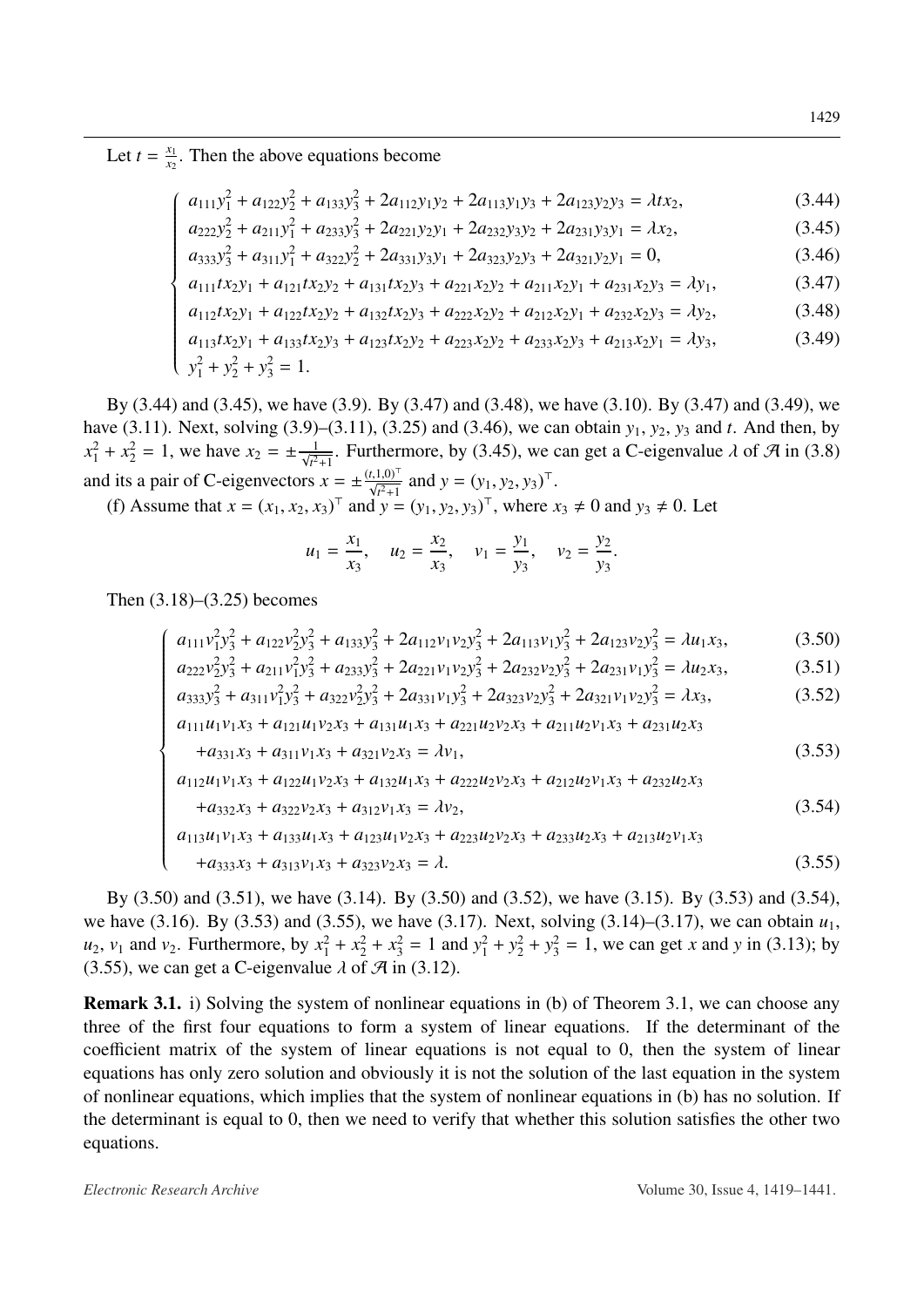ii) Solving these system of nonlinear equations in  $(c)$ – $(f)$  of Theorem [3.1,](#page-5-0) we can use the resultant method in algebraic geometry [\[28\]](#page-18-1) to find their solutions, which has been verified and is feasible in finding all M-eigenpairs of an order 4 dimension 2 tensor in Theorem 7 of [\[27\]](#page-18-0).

Given two polynomials  $f(x)$  and  $g(x)$ , where

$$
f(x) = a_0 x^n + a_1 x^{n-1} + \dots + a_n, \ a_0 \neq 0, \ n > 0.
$$
  

$$
g(x) = b_0 x^m + b_1 x^{m-1} + \dots + b_m, \ b_0 \neq 0, \ m > 0.
$$

Then the resultant of  $f(x)$  and  $g(x)$  is represented by Res<sub>x</sub>(*f*, *g*), that is, the determinant of  $(n+m) \times$  $(n + m)$  is as follows:

$$
\text{Res}_x(f,g) = \det \begin{pmatrix} a_0 & d_0 & d_0 \\ a_1 & a_0 & d_1 & d_0 \\ a_2 & a_1 & \ddots & d_2 & d_1 & \ddots \\ \vdots & a_2 & \ddots & a_0 & \vdots & d_2 & \ddots & b_0 \\ a_m & \vdots & \ddots & a_1 & d_n & \vdots & \ddots & b_1 \\ a_m & a_2 & d_n & b_2 & \ddots & \vdots \\ \vdots & \vdots & \ddots & \vdots & \ddots & \vdots \\ a_m & a_m & a_m & \ddots & \vdots \\ \hline \end{pmatrix},
$$
\n
$$
n \text{ columns}
$$

where the blank spaces are filled with zeros. It is showed in [\[28,](#page-18-1) pp. 78] that over the complex field  $f(x)$  and  $g(x)$  have a common root if and only if their resultant is zero.

Solving the systems [\(3.14\)](#page-7-0)–[\(3.17\)](#page-7-0) with four variables  $u_1$ ,  $u_2$ ,  $v_1$  and  $v_2$ , we can obtain its solutions by successive elimination of variables as follows:

Step 1: Mark the four equations in the systems  $(3.14)$ – $(3.17)$  as  $f_1(u_1, u_2, v_1, v_2)$ ,  $f_2(u_1, u_2, v_1, v_2)$ ,  $f_3(u_1, u_2, v_1, v_2)$  and  $f_4(u_1, u_2, v_1, v_2)$  in turn, and regard  $f_1, f_2, f_3$  and  $f_4$  as functions with  $u_1$  as a variable and  $u_2$ ,  $v_1$  and  $v_2$  as their coefficients. If  $\text{Res}_{u_1}(f_1, f_2) = 0$ , which is a function with  $u_2$ ,  $v_1$  and  $v_2$  as three variables then  $f_1$  and  $f_2$  have a common root. Similarly  $\text{Res}_{u_1}(f_1, f_2) = 0$  and three variables, then  $f_1$  and  $f_2$  have a common root. Similarly,  $\text{Res}_{u_1}(f_1, f_3) = 0$  and  $\text{Res}_{u_1}(f_1, f_4) = 0$ <br>can be obtained and they are functions with  $u_1, y_2$  and  $y_1$  as three variables can be obtained and they are functions with  $u_2$ ,  $v_1$  and  $v_2$  as three variables.

Step 2: Let

$$
g_1(u_2, v_1, v_2) := \text{Res}_{u_1}(f_1, f_2) = 0, \quad g_2(u_2, v_1, v_2) := \text{Res}_{u_1}(f_1, f_3) = 0,
$$

and

$$
g_3(u_2, v_1, v_2) := \text{Res}_{u_1}(f_1, f_4) = 0,
$$

and  $g_1$ ,  $g_2$  and  $g_3$  be regarded as functions with  $u_2$  as a variable and  $v_1$  and  $v_2$  as their coefficients. If  $\text{Res}_{u_2}(g_1, g_2) = 0$ , which is a function with  $v_1$  and  $v_2$  as two variables, then  $g_1$  and  $g_2$  have a common root. Similarly, Res.  $(g_1, g_2) = 0$  can be obtained and it is a function with *y*, and *y*, as two vari root. Similarly,  $\text{Res}_{u_2}(g_1, g_3) = 0$  can be obtained and it is a function with  $v_1$  and  $v_2$  as two variables.<br>Step <sup>3</sup>: Let

Step 3: Let

$$
h_1(v_1, v_2) := \text{Res}_{u_2}(g_1, g_2) = 0
$$
 and  $h_2(v_1, v_2) := \text{Res}_{u_2}(g_1, g_3) = 0.$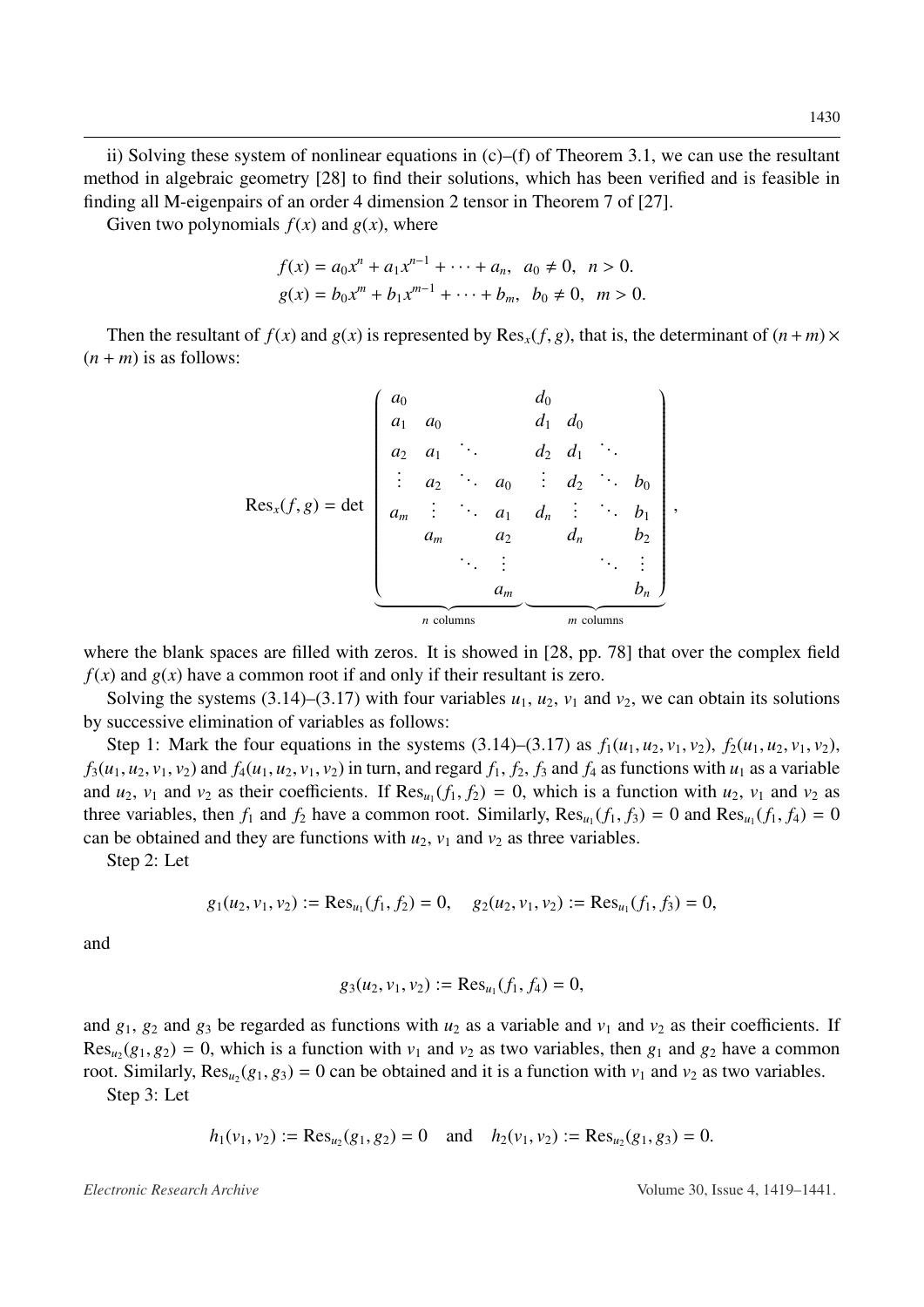and  $h_1$  and  $h_2$  be regarded as functions with  $v_1$  as a variable and  $v_2$  as a coefficient. If  $\text{Res}_{v_1}(h_1, h_2) = 0$ , which is a function with  $v_2$  as a variable, then  $h_1$  and  $h_2$  have a common root.

Step 4: Solving the function  $\text{Res}_{v_1}(h_1, h_2) = 0$  with  $v_2$  as a variable by Matlab command 'solve', sall real solutions  $v_1$  can be obtained its all real solutions  $v_2$  can be obtained.

Step 5: Substituting  $v_2$  to  $h_1(v_1, v_2) = 0$  and  $h_2(v_1, v_2) = 0$  to find all their real solutions  $v_1$ . And then, substituting  $v_2$  and  $v_1$  to  $g_1(u_2, v_1, v_2) = 0$ ,  $g_2(u_2, v_1, v_2) = 0$  and  $g_3(u_2, v_1, v_2) = 0$  to find all their real solutions  $u_2$ . Furthermore, substituting  $v_2$ ,  $v_1$  and  $u_2$  to  $f_i(u_1, u_2, v_1, v_2) = 0$  for  $i \in [4]$  to find all their real solutions  $u_1$ . Then, all real roots  $u_1$ ,  $u_2$ ,  $v_1$  and  $v_2$  of [\(3.14\)](#page-7-0)–[\(3.17\)](#page-7-0) are obtained. Finally, by  $(3.12)$  and  $(3.13)$ , we can find all C-eigentriples of  $\mathcal{A}$  in the Case (f) in Theorem [3.1.](#page-5-0)

### 4. Applications

It is shown in [\[12,](#page-17-1) [29\]](#page-18-2) that the largest C-eigenvalue  $\lambda^*$  of a piezoelectric tensor determines the heat piezoelectric coupling constant, and its corresponding C eigenvector  $y^*$  is the corresponding highest piezoelectric coupling constant, and its corresponding C-eigenvector *y*<sup>∗</sup> is the corresponding direction of the stress where this appears. In this section, let's review its physical background, which is shown in [\[29\]](#page-18-2).

In physics, for non-centrosymmetric materials, we can write the linear piezoelectric equation as

$$
p_i = \sum_{j,k \in [3]} a_{ijk} T_{jk},
$$

where  $\mathcal{A} = (a_{ijk}) \in \mathbb{R}^{3 \times 3 \times 3}$  is a piezoelectric tensor,  $T = (T_{jk}) \in \mathbb{R}^{3 \times 3}$  is the stress tensor, and  $p = (p_i) \in \mathbb{R}^{3 \times 3}$  $\mathbb{R}^3$  is the electric change density displacement.

Now, it is worth considering, under what conditions can the maximal piezoelectricity be triggered under a unit uniaxial stress? In this case, the stress tensor *T* can be rewritten as  $T = yy^{\top}$  with  $y^{\top}y = 1$ . Then, this maximal piezoelectricity problem can be formulated into an optimization model

$$
\begin{cases}\n\max & ||p||_2 \\
s.t. & p = \mathcal{A}yy, \\
y^{\top}y = 1.\n\end{cases}
$$

By a dual norm,  $||p||_2 = \max_{x^T x = 1} x^T p = \max_{x^T x = 1} x \mathcal{A}$ *yy* is derived and hence the above optimization model is converted to the following optimization problem

$$
\max \quad x\mathcal{A}yy \qquad \text{s.t. } x^{\top}x = 1, \ \ y^{\top}y = 1.
$$

If  $(x^*, y^*)$  is an optimal solution of the above optimization problem, then  $\lambda^* = x^* A y^* y^*$  is the largest<br>pigenvalue of  $\mathcal{A}$  and  $y^*$  is the unit univial direction that the maximal piezoelectric effect take place C-eigenvalue of  $A$  and  $y^*$  is the unit uniaxial direction that the maximal piezoelectric effect take place along.

**Theorem 4.1.** [\[29,](#page-18-2) Theorem 7.12] Let  $\lambda^*$  be the largest C-eigenvalue,  $x^*$  and  $y^*$  be the associated C-eigenvectors of a piezoelectric tensor  $\mathcal{A}$ . Then  $\lambda^*$  is the maximum value of the 2-porm of the electric eigenvectors of a piezoelectric tensor  $\mathcal{A}$ . Then,  $\lambda^*$  is the maximum value of the 2-norm of the electric polarization under a unit uniaxial stress along the optimal axial direction  $y^*$ polarization under a unit uniaxial stress along the optimal axial direction *y* ∗ .

Moreover, the linear equation of the inverse piezoelectric effect is

$$
S_{jk} = \sum_i a_{ijk} e_i,
$$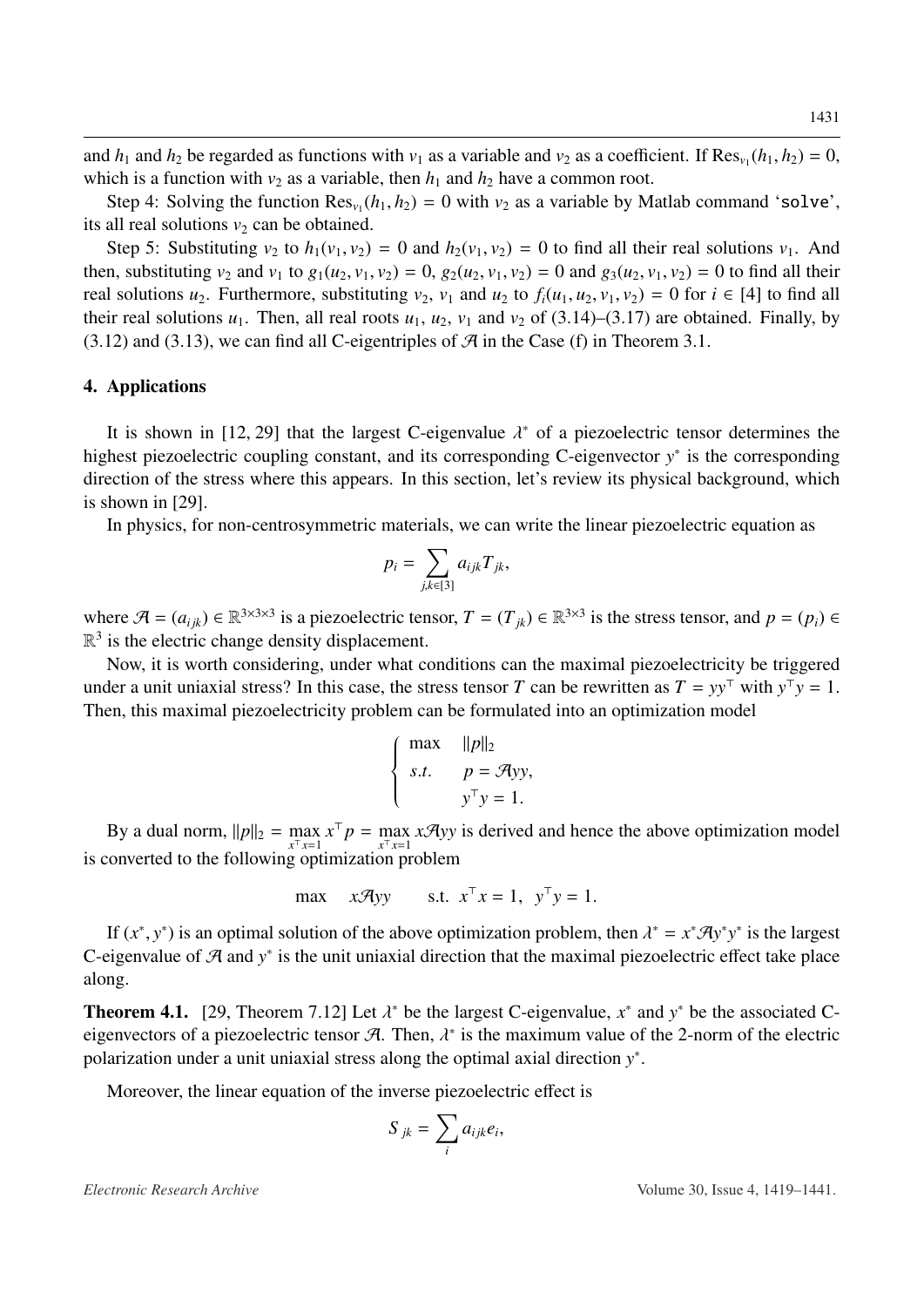where  $S = (S_{jk}) \in \mathbb{R}^{3 \times 3}$  is the strain tensor and  $e = (e_i) \in \mathbb{R}^3$  is the electric field strength. Next, the following maximization problem is considered:

$$
\begin{cases}\n\max & ||S||_2 := \max_{y^{\top}y=1} y^{\top} S y \\
s.t. & S_{jk} = \sum_{i \in [3]} e_i a_{ijk}, \ \forall j, k \in [3], \\
e^{\top} e = 1.\n\end{cases}
$$

By  $||S||_2 = \max_{y^T y = 1} y^T S y = \max_{y^T y = 1} e \mathcal{A}$ *yy*, the above maximization problem is rewritten as

$$
\max\{e\mathcal{A}yy: e^{\top}e=1, y^{\top}y=1\}.
$$

If  $(e^*, y^*)$  is an optimal solution of the above optimization problem, then  $\lambda^* = e^* A y^* y^*$  is the largest<br>pigenyalue of  $A$   $e^*$  and  $y^*$  are its associated C-eigenvectors C-eigenvalue of  $A$ ,  $e^*$  and  $y^*$  are its associated C-eigenvectors.

**Theorem 4.2.** [\[29,](#page-18-2) Theorem 7.13] Let  $\lambda^*$  be the largest C-eigenvalue and  $x^*$  and  $y^*$  be its associated C-eigenvectors of a piezoelectric tensor  $\mathcal{A}$ . Then  $\lambda^*$  is the largest spectral norm of a strain tensor C-eigenvectors of a piezoelectric tensor A. Then,  $\lambda^*$  is the largest spectral norm of a strain tensor<br>generated by the converse piezoelectric effect under unit electric field strength  $||x^*|| = 1$ generated by the converse piezoelectric effect under unit electric field strength  $||x^*|| = 1$ .

#### 5. Numerical examples

In this section, numerical examples are given to verify the obtained theoretical results.

<span id="page-13-0"></span>Example 1. Consider the eight piezoelectric tensors in [\[12,](#page-17-1) Examples 1–8].

(a) The first piezoelectric tensor is  $\mathcal{A}_{VFeSb}$  with its nonzero entries

$$
a_{123} = a_{213} = a_{312} = -3.68180667.
$$

(b) The second piezoelectric tensor  $\mathcal{A}_{\text{SiO}_2}$  with its nonzero entries

$$
a_{111} = -a_{122} = -a_{212} = -0.13685
$$
,  $a_{123} = -a_{213} = -0.009715$ .

(c) The third piezoelectric tensor  $\mathcal{A}_{Cr\text{AgBio}_8}$  with its nonzero entries

$$
a_{123} = a_{213} = -0.22163
$$
,  $a_{113} = -a_{223} = 2.608665$ ,  
\n $a_{311} = -a_{322} = 0.152485$ ,  $a_{312} = -0.37153$ .

(d) The fourth piezoelectric tensor  $\mathcal{A}_{RbTaO_3}$  with its nonzero entries

$$
a_{113} = a_{223} = -8.40955
$$
,  $a_{311} = a_{322} = -4.3031$ ,  
\n $a_{222} = -a_{212} = -a_{211} = -5.412525$ ,  $a_{333} = -5.14766$ .

(e) The fifth piezoelectric tensor  $\mathcal{A}_{\text{NaBiS}}$ , with its nonzero entries

$$
a_{113} = -8.90808
$$
,  $a_{223} = -0.00842$ ,  $a_{311} = -7.11526$ ,  
 $a_{322} = -0.6222$ ,  $a_{333} = -7.93831$ .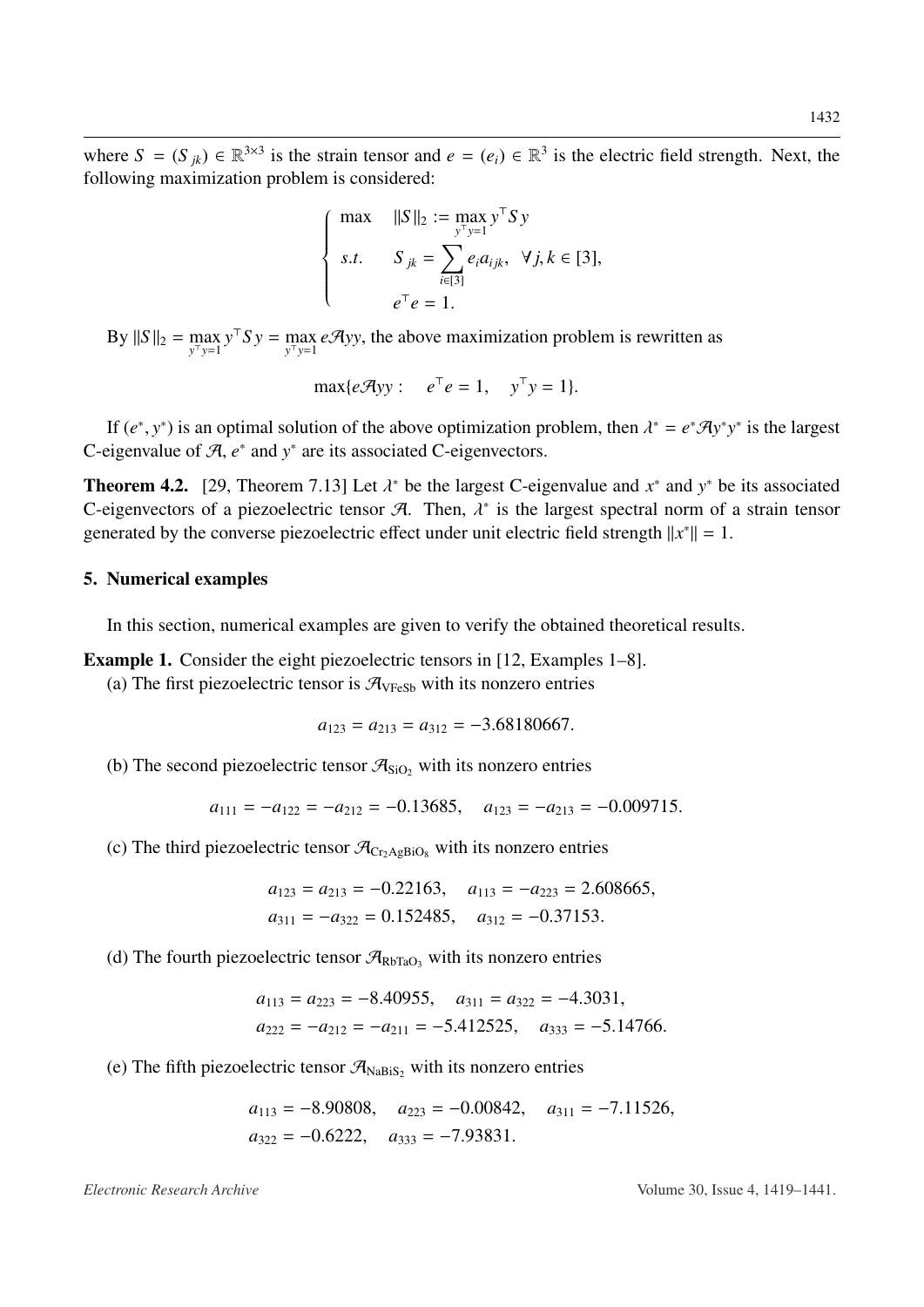(f) The sixth piezoelectric tensor  $\mathcal{A}_{\text{LiBiB}_2\text{O}_5}$  with its nonzero entries

$$
a_{112} = 0.34929
$$
,  $a_{211} = 0.16101$ ,  $a_{222} = 0.12562$ ,  $a_{312} = 2.57812$ ,  
\n $a_{123} = 2.35682$ ,  $a_{213} = -0.05587$ ,  $a_{233} = 0.1361$ ,  $a_{323} = 6.91074$ .

(g) The seventh piezoelectric tensor  $\mathcal{A}_{KBi_2F_7}$  with its nonzero entries

$$
a_{111} = 12.64393
$$
,  $a_{211} = 2.59187$ ,  $a_{311} = 1.51254$ ,  $a_{123} = 1.59052$ ,  
\n $a_{122} = 1.08802$ ,  $a_{212} = 0.10570$ ,  $a_{312} = 0.08381$ ,  $a_{233} = 0.81041$ ,  
\n $a_{113} = 1.96801$ ,  $a_{213} = 0.71432$ ,  $a_{313} = 0.39030$ ,  $a_{333} = -0.23019$ ,  
\n $a_{112} = 0.22465$ ,  $a_{222} = 0.08263$ ,  $a_{322} = 0.68235$ ,  $a_{323} = 0.19013$ ,  
\n $a_{133} = 4.14350$ ,  $a_{223} = 0.51165$ .

(h) The eigth piezoelectric tensor  $\mathcal{A}_{\text{BaNiO}_3}$  with its nonzero entries

 $a_{113} = 0.038385, a_{223} = 0.038385, a_{311} = a_{322} = 6.89822, a_{333} = 27.4628.$ 

I. Localization for all C-eigenvalues of the above eight piezoelectric tensors.

Now, we use these C-eigenvalues intervals in Theorems [2.1](#page-2-1) and [1.1,](#page-1-1) Theorems 1 and 2 of [\[20\]](#page-17-12), Theorem 2.1 of [\[13\]](#page-17-2), Theorems 2.2 and 2.4 of [\[25\]](#page-17-10), Theorem 2.1 of [\[24\]](#page-17-9), Theorem 2.1 of [\[23\]](#page-17-13), Theorem 5 of [\[19\]](#page-17-8), Theorem 7 of [\[21\]](#page-17-14), Theorems 2.3–2.5 of [\[18\]](#page-17-7) and Theorem 2.1 of [\[22\]](#page-17-15) to locate all Ceigenvalues of the above eight piezoelectric tensors. Numerical results are shown in Table [1.](#page-15-0) Since these intervals are symmetric about the origin, only their right boundaries are listed in Table [1.](#page-15-0)

In Table [1,](#page-15-0)  $\lambda^*$  is the largest C-eigenvalue of a piezoelectric tensor;  $\rho$  and  $\rho_{min}$  are respectively the right boundaries of the interval  $[-\varrho, \varrho]$  and  $[-\varrho_{\min}, \varrho_{\min}]$  obtained by Theorems 1 and 2 in [\[20\]](#page-17-12);  $\widetilde{\varrho}_{\min}$  are respectively the right boundary of the interval  $[-\widetilde{\varrho}_{min},\widetilde{\varrho}_{min}]$  obtained by Theorem 2.1 of [\[13\]](#page-17-2);  $\rho_{\mathcal{L}}$  and  $\rho_M$  are respectively the right boundaries of the intervals  $[-\rho_L, \rho_L]$  and  $[-\rho_M, \rho_M]$  obtained by 2.2 and 2.4 in [\[25\]](#page-17-10);  $\rho_{\Upsilon}$  is the right boundary of the interval  $[-\rho_{\Upsilon}, \rho_{\Upsilon}]$  obtained by Theorem 2.1 of [\[24\]](#page-17-9);  $\rho_{\Upsilon}$  is the right boundary of the interval  $[-\rho_{\gamma}, \rho_{\gamma}]$  obtained by Theorem 2.1 of [\[23\]](#page-17-13);  $\rho_{\Omega^S}$  is the right boundary of the interval  $[-\rho_{\Omega^S}, \rho_{\Omega^S}]$  obtained by Theorem 5 of [\[19\]](#page-17-8);  $\rho_C$  is the right boundary of the interval  $[-\rho_C, \rho_C]$  obtained by Theorem 7 of [\[21\]](#page-17-14);  $\rho_G$ ,  $\rho_B$  and  $\rho_{min}$  are respectively the right boundaries of the intervals  $[-\rho_G, \rho_G]$ ,  $[-\rho_B, \rho_B]$  and  $[-\rho_{\min}, \rho_{\min}]$  obtained by Theorems 2.3–2.5 in [\[18\]](#page-17-7);  $\rho_{\Psi}$  is the right boundary of the interval  $[-\rho_{\Psi}, \rho_{\Psi}]$  obtained by Theorem 2.1 of [\[22\]](#page-17-15);  $\rho_{\Gamma}$  is the right boundary of the interval  $[-\rho_{\Gamma}, \rho_{\Gamma}]$  obtained by Theorem [1.1;](#page-1-1)  $\rho_{\Omega}$  is the right boundary of the interval  $[-\rho_{\Omega}, \rho_{\Omega}]$  obtained by Theorem [2.1.](#page-2-1)

From Table [1,](#page-15-0) it can be seen that:

i)  $\rho_{\Omega}$  is smaller than  $\varrho$ ,  $\varrho_{\min}$ ,  $\widetilde{\varrho}_{\min}$ ,  $\rho_{\Gamma}$ ,  $\rho_{\mathcal{L}}$ ,  $\rho_{\mathcal{M}}$ ,  $\rho_{\Upsilon}$ ,  $\rho_{\gamma}$  for the eight piezoelectric tensors.

ii)  $\rho_{\Omega} \leq \rho_{\Omega^S}, \rho_{\Omega} \leq \rho_B$  for the eight piezoelectric tensors.

iii) For some tensors,  $\rho_{\Omega}$  is smaller than  $\rho_C$ ,  $\rho_G$ ,  $\rho_{\min}$  and  $\rho_{\Psi}$ . For the other tensors,  $\rho_{\Omega}$  is bigger than or equal to  $\rho_C$ ,  $\rho_G$ ,  $\rho_{min}$  and  $\rho_{\Psi}$ . For examples, for  $\mathcal{A}_{VFeSb}$ ,  $\rho_{\Omega} < \rho_C$ ,  $\rho_{\Omega} < \rho_G$ ,  $\rho_{\Omega} < \rho_{min}$  and  $\rho_{\Omega} < \rho_{\Psi}$ ; For  $\mathcal{A}_{\text{SiO}_2}$ ,  $\rho_{\Omega} > \rho_C$ ,  $\rho_{\Omega} > \rho_{\text{min}}$  and  $\rho_{\Omega} > \rho_{\Psi}$ ; For  $\mathcal{A}_{\text{BaNiO}_3}$ ,  $\rho_{\Omega} > \rho_G$ .<br>If Calculation for all C-eigentriples of the seventh piezoelectric

II. Calculation for all C-eigentriples of the seventh piezoelectric tensor  $\mathcal{A}_{KBi_2F_7}$  by Theorem [3.1.](#page-5-0)

All C-eigentriples of  $\mathcal{A}_{KBi_2F_7}$  are obtained by Theorem [3.1](#page-5-0) and are showen in Table [2.](#page-15-1) And the calculation process is shown in Appendix.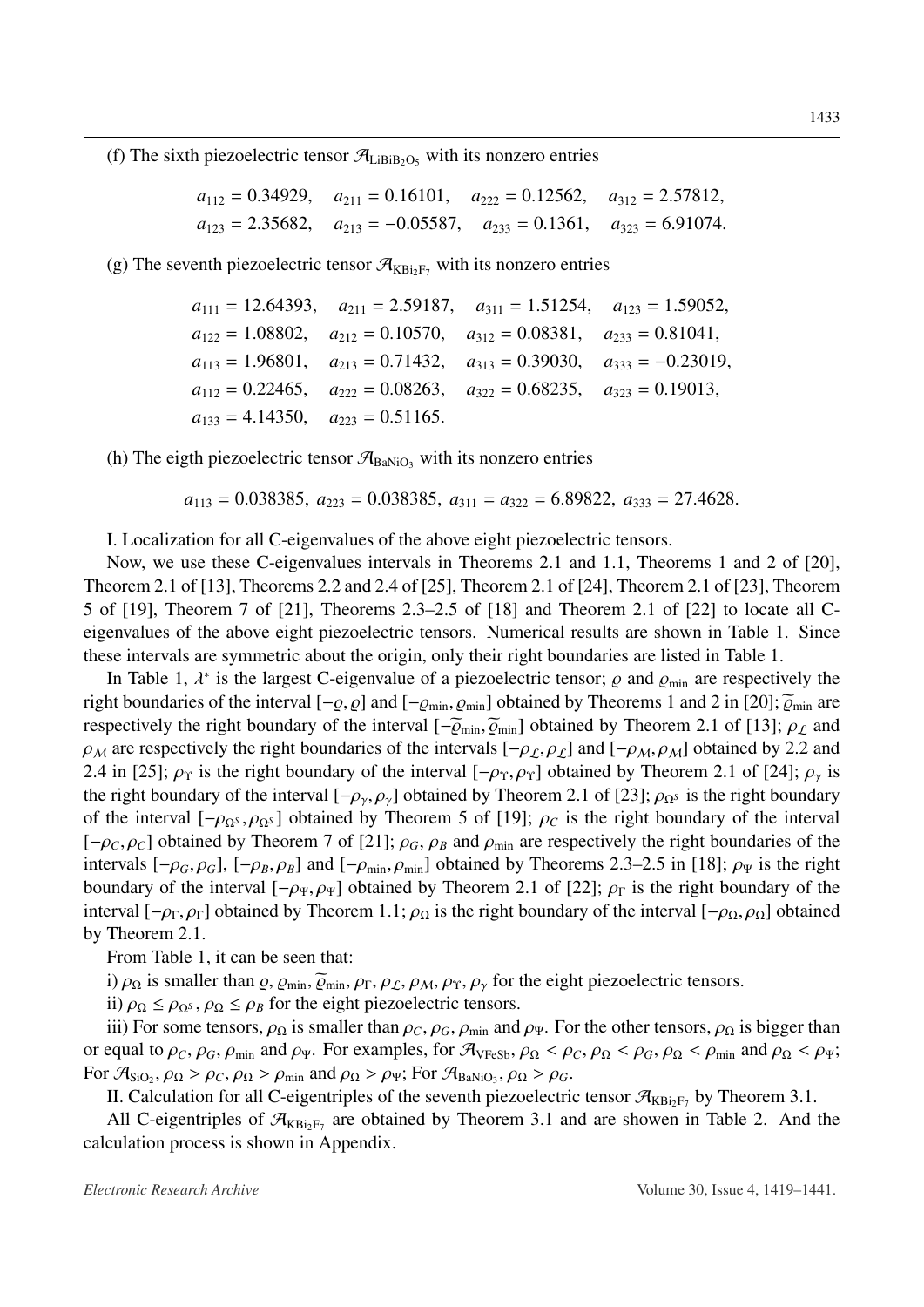|                      | $\mathcal{A}_{\text{VFeSb}}$ | $\mathcal{A}_{{\rm SiO}_2}$ | $\mathcal{A}_{\rm Cr_2AgBiO_8}$ | $\mathcal{A}_{\text{RbTaO}_3}$ | $\mathcal{A}_{\text{NaBiS}_2}$ | $\mathcal{A}_{\mathrm{LiBiB_2O_5}}$ | $\mathcal{A}_{\text{KBi}_2\text{F}_7}$ | $\mathcal{A}_{BaNiO_3}$ |
|----------------------|------------------------------|-----------------------------|---------------------------------|--------------------------------|--------------------------------|-------------------------------------|----------------------------------------|-------------------------|
| $\varrho$            | 7.3636                       | 0.2882                      | 5.6606                          | 30.0911                        | 17.3288                        | 15.2911                             | 22.6896                                | 33.7085                 |
| $Q_{\min}$           | 7.3636                       | 0.2834                      | 5.6606                          | 23.5377                        | 16.8548                        | 12.3206                             | 20.2351                                | 27.5396                 |
| $\varrho_{\rm min}$  | 7.3636                       | 0.2393                      | 4.6717                          | 22.7163                        | 14.5723                        | 12.1694                             | 18.7025                                | 27.5396                 |
| $\rho_{\Gamma}$      | 7.3636                       | 0.2834                      | 5.6606                          | 23.5377                        | 16.8548                        | 12.3206                             | 20.2351                                | 27.5396                 |
| $\rho_{\mathcal{L}}$ | 7.3636                       | 0.2744                      | 4.8058                          | 23.5377                        | 16.5640                        | 11.0127                             | 18.8793                                | 27.5109                 |
| $\rho_{\mathcal{M}}$ | 7.3636                       | 0.2834                      | 4.7861                          | 23.5377                        | 16.8464                        | 11.0038                             | 19.8830                                | 27.5013                 |
| $\rho_{\Upsilon}$    | 7.3636                       | 0.2834                      | 4.7335                          | 23.5377                        | 16.8464                        | 10.9998                             | 19.8319                                | 27.5013                 |
| $\rho_{\gamma}$      | 7.3636                       | 0.2744                      | 4.7860                          | 23.0353                        | 16.4488                        | 10.2581                             | 18.4090                                | 27.5013                 |
| $\rho_{\Omega^S}$    | 7.3636                       | 0.2744                      | 4.2732                          | 23.0353                        | 16.4486                        | 10.2581                             | 17.7874                                | 27.4629                 |
| $\rho_c$             | 6.3771                       | 0.1943                      | 3.7242                          | 16.0259                        | 11.9319                        | 7.7540                              | 13.5113                                | 27.4629                 |
| $\rho_G$             | 6.3771                       | 0.2506                      | 4.0455                          | 21.5313                        | 13.9063                        | 9.8718                              | 14.2574                                | 29.1441                 |
| $\rho_B$             | 5.2069                       | 0.2345                      | 4.0026                          | 19.4558                        | 13.4158                        | 10.0289                             | 15.3869                                | 27.5396                 |
| $\rho_{\rm min}$     | 6.5906                       | 0.1942                      | 3.5097                          | 18.0991                        | 11.9324                        | 8.1373                              | 14.3299                                | 27.4725                 |
| $\rho_{\Psi}$        | 6.5906                       | 0.1942                      | 4.2909                          | 18.9140                        | 11.9319                        | 8.1501                              | 14.0690                                | 27.4629                 |
| $\rho_{\Omega}$      | 5.2069                       | 0.2005                      | 3.5097                          | 19.2688                        | 11.9319                        | 8.6469                              | 13.6514                                | 27.4629                 |
| $\lambda^*$          | 4.2514                       | 0.1375                      | 2.6258                          | 12.4234                        | 11.6674                        | 7.7376                              | 13.5021                                | 27.4628                 |

<span id="page-15-0"></span>Table 1. Comparison among  $\varrho$ ,  $\varrho_{min}$ ,  $\widetilde{\varrho}_{min}$ ,  $\rho_{\Gamma}$ ,  $\rho_{\mathcal{L}}$ ,  $\rho_{\mathcal{M}}$ ,  $\rho_{\Upsilon}$ ,  $\rho_{\gamma}$ ,  $\rho_{\Omega}$ ,  $\rho_{\mathcal{G}}$ ,  $\rho_{\mathcal{G}}$ ,  $\rho_{\mathcal{B}}$ ,  $\rho_{min}$ ,  $\rho_{\Psi}$ ,  $\rho_{\Omega}$ and  $\lambda^*$ .

Table 2. All C-eigentriples of  $\mathcal{A}_{KBi_2F_7}$ .

<span id="page-15-1"></span>

| $\lambda$   | $x_1$      | $x_2$      | $x_3$      | $y_1$      | $y_2$      | $y_3$      |
|-------------|------------|------------|------------|------------|------------|------------|
| 13.50214    | 0.97050    | 0.20974    | 0.11890    | 0.97226    | 0.05065    | 0.22836    |
| 13.50214    | 0.97050    | 0.20974    | 0.11890    | $-0.97226$ | $-0.05065$ | $-0.22836$ |
| 4.46957     | 0.98196    | 0.18905    | $-0.00362$ | 0.22771    | $-0.41491$ | $-0.88091$ |
| 4.46957     | 0.98196    | 0.18905    | $-0.00362$ | $-0.22771$ | 0.41491    | 0.88091    |
| 0.54486     | 0.75981    | $-0.36879$ | 0.53544    | 0.06168    | 0.87047    | $-0.48833$ |
| 0.54486     | 0.75981    | $-0.36879$ | 0.53544    | $-0.06168$ | $-0.87047$ | 0.48833    |
| $-0.54486$  | $-0.75981$ | 0.36879    | $-0.53544$ | 0.06168    | 0.87047    | $-0.48833$ |
| $-0.54486$  | $-0.75981$ | 0.36879    | $-0.53544$ | $-0.06168$ | $-0.87047$ | 0.48833    |
| $-4.46957$  | $-0.98196$ | $-0.18905$ | 0.00362    | 0.22771    | $-0.41491$ | $-0.88091$ |
| $-4.46957$  | $-0.98196$ | $-0.18905$ | 0.00362    | $-0.22771$ | 0.41491    | 0.88091    |
| $-13.50214$ | $-0.97050$ | $-0.20974$ | $-0.11890$ | 0.97226    | 0.05065    | 0.22836    |
| $-13.50214$ | $-0.97050$ | $-0.20974$ | $-0.11890$ | $-0.97226$ | $-0.05065$ | $-0.22836$ |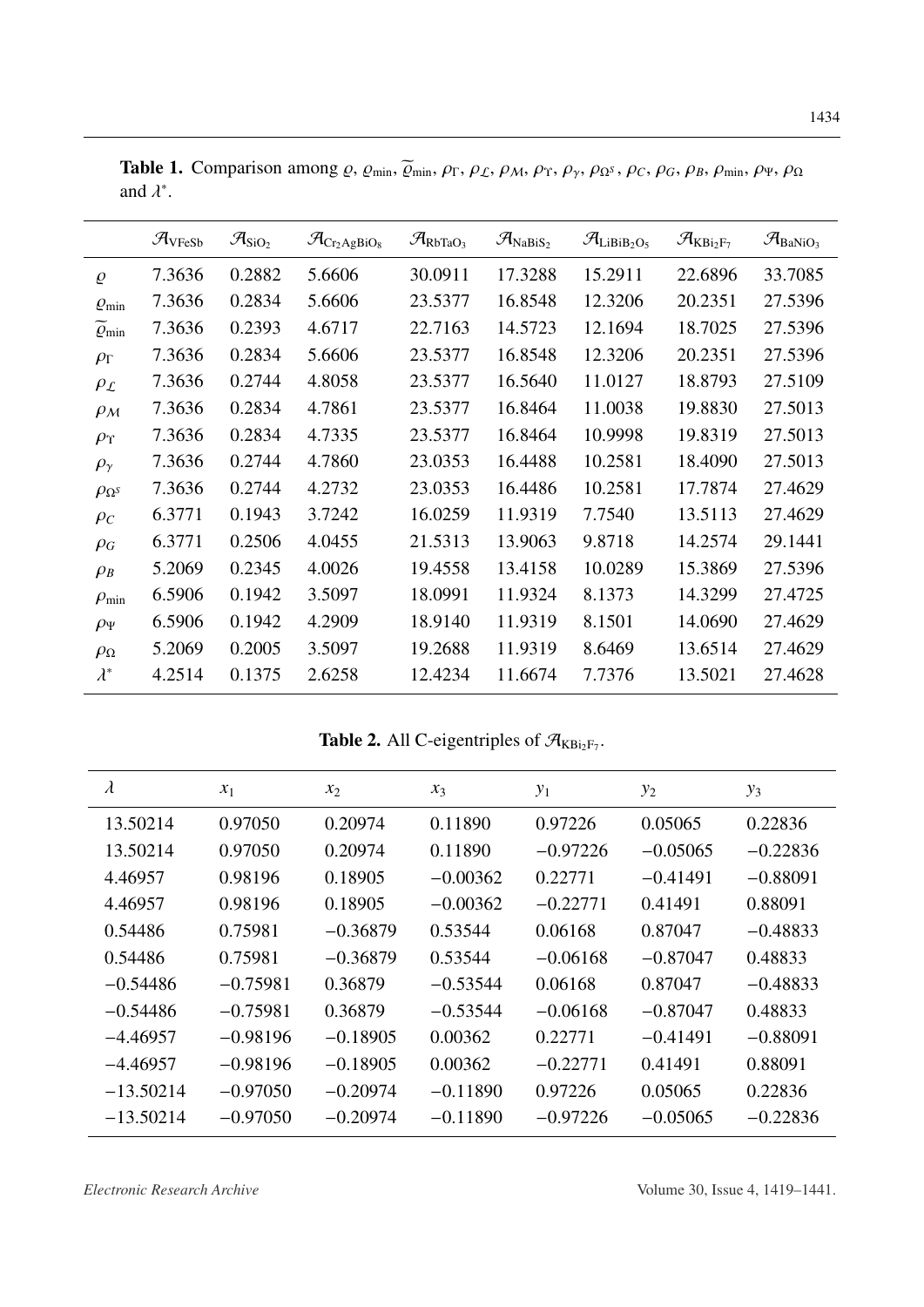### 6. Conclusions

Let  $\mathcal{A} \in \mathbb{R}^{n \times n \times n}$  be a piezoelectric-type tensor. In this paper, we in Theorem [2.1](#page-2-1) constructed a Ceigenvalue interval  $\Omega(\mathcal{A})$  to locate all C-eigenvalues of  $\mathcal{A}$  and proved that it is tighter than that in [\[25,](#page-17-10) Theorem 2.1]. Subsequently, we in Theorem [3.1](#page-5-0) provided a direct method to find all C-eigentriples of  $\mathcal A$  when  $n = 3$ . Although the method in Theorem [3.1](#page-5-0) is divided into six Cases, it is indeed a little complicated, but it can be seen from Example [1](#page-13-0) that this method is feasible.

# Acknowledgments

The authors are very grateful to the five anonymous referees for their insightful comments and constructive suggestions, which considerably improve our manuscript. Caili Sang's work is supported by Science and Technology Plan Project of Guizhou Province (Grant No. QKHJC-ZK[2021]YB013). Jianxing Zhao's work is supported by Science and Technology Plan Project of Guizhou Province (Grant No. QKHJC-ZK[2022]YB215).

### Conflict of interest

The author declares there is no confict of interest.

# References

- <span id="page-16-0"></span>1. Y. Chen, L. Qi, E. Virga, Octupolar tensors for liquid crystals, *J. Phys. A: Math. Theor.*, 51 (2018), 025206. http://doi.org/10.1088/[1751-8121](http://dx.doi.org/http://doi.org/10.1088/1751-8121/aa98a8)/aa98a8
- 2. G. Gaeta, E. G. Virga, Octupolar order in three dimensions, *Eur. Phys. J. E*, 39 (2016), 113. http://doi.org/10.1140/epje/[i2016-16113-7](http://dx.doi.org/http://doi.org/10.1140/epje/i2016-16113-7)
- 3. S. Haussehl, *Physical Properties of Crystals: An Introduction*, Wiley-VCH Verlag, Weinheim, 2007. http://doi.org/10.1002/[9783527621156](http://dx.doi.org/http://doi.org/10.1002/9783527621156)
- 4. J. Nye, *Physical Properties of Crystals: Their Representation by Tensors and Matrices*, Clarendon Press, Oxford, 1985. http://doi.org/10.1107/[S0108767385001477](http://dx.doi.org/http://doi.org/10.1107/S0108767385001477)
- 5. J. Jerphagnon, Invariants of the third-rank Cartesian tensor: Optical nonlinear susceptibilities, *Phys. Rev. B*, 2 (1970), 1091–1098. http://doi.org/10.1103/[PhysRevB.2.1091](http://dx.doi.org/http://doi.org/10.1103/PhysRevB.2.1091)
- <span id="page-16-1"></span>6. D. Lovett, *Tensor Properties of Crystals*, Institute of Physics Publishing, Bristol, 1989. https://doi.org/10.1201/[9780203737286](http://dx.doi.org/https://doi.org/10.1201/9780203737286)
- <span id="page-16-2"></span>7. L. Guo, X. L. Zhao, X. M. Gu, Y. L. Zhao, Y. B. Zheng, T. Z. Huang, Three-dimensional fractional total variation regularized tensor optimized model for image deblurring, *Appl. Math. Comput.*, 404 (2021), 126224. http://doi.org/10.1016/[j.amc.2021.126224](http://dx.doi.org/http://doi.org/10.1016/j.amc.2021.126224)
- 8. A. Kholkin, N. Pertsev, A. Goltsev, Piezolelectricity and crystal symmetry, in *Piezoelectric and Acoustic Materials for Transducer Applications*, Springer, (2008), 17–38. http://doi.org/10.1007/[978-0-387-76540-2](http://dx.doi.org/http://doi.org/10.1007/978-0-387-76540-2_2)\_2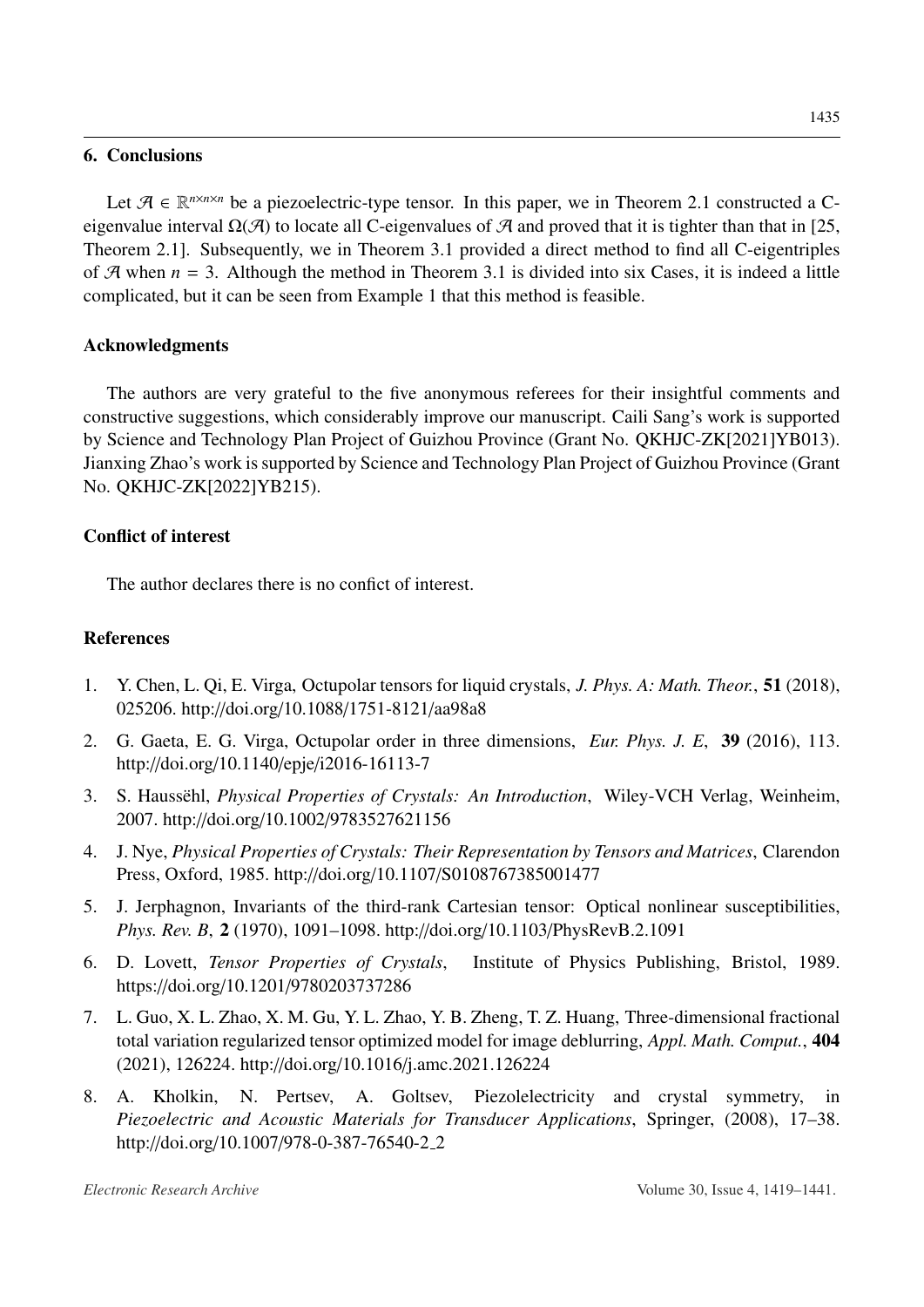- 9. I. Kulagin, R. Ganeev, R. Tugushev, A. Ryasnyansky, T. Usmanov, Components of the third-order nonlinear susceptibility tensors in KDP, DKDP and *LiNbO*<sup>3</sup> nonlinear optical crystals, *Quantum Electron.*, 34 (2004), 657–662. http://doi.org/10.1070/[QE2004v034n07ABEH002823](http://dx.doi.org/http://doi.org/10.1070/QE2004v034n07ABEH002823)
- 10. L. Qi, Transposes, L-eigenvalues and invariants of third order tensors, preprint, arXiv:1704.01327.
- <span id="page-17-0"></span>11. L. Qi, Z. Luo, *Tensor Analysis: Spectral Theory and Special Tensors*, SIAM, 2017. http://doi.org/10.1137/[1.9781611974751.fm](http://dx.doi.org/http://doi.org/10.1137/1.9781611974751.fm)
- <span id="page-17-1"></span>12. Y. Chen, A. Jákli, L. Qi, The C-eigenvalue of third order tensors and its application in crystals, *J. Ind. Manage. Optim.*, 2021. http://doi.org/10.3934/[jimo.2021183](http://dx.doi.org/http://doi.org/10.3934/jimo.2021183)
- <span id="page-17-2"></span>[13.](http://www.ams.org/mathscinet-getitem?mr=MR4325778&return=pdf) X. Liu, S. Yin, H. Li, C-eigenvalue intervals for piezoelectric-type tensors via symmetric matrices, *J. Ind. Manage. Optim.*, 17 (2021), 3349–3356. http://doi.org/10.3934/[jimo.2020122](http://dx.doi.org/http://doi.org/10.3934/jimo.2020122)
- <span id="page-17-3"></span>14. C. Li, H. Guo, X. Tian, T. He, Generalized piezoelectric thermoelasticity problems with strain rate and transient thermo-electromechanical responses analysis, *ZAMM-Z. Angew. Math. Mech.*, 100 (2020), e201900067. http://doi.org/10.1002/[zamm.201900067](http://dx.doi.org/http://doi.org/10.1002/zamm.201900067)
- <span id="page-17-4"></span>15. C. Li, X. Tian, T. He, New insights on piezoelectric thermoelastic coupling and transient thermoelectromechanical responses of multi-layered piezoelectric laminated composite structure, *Eur. J. Mech. A. Solids*, 91 (2022), 104416. http://doi.org/10.1016/[j.euromechsol.2021.104416](http://dx.doi.org/http://doi.org/10.1016/j.euromechsol.2021.104416)
- <span id="page-17-5"></span>[16.](http://www.ams.org/mathscinet-getitem?mr=MR4314147&return=pdf) C. Liang, Y. Yang, Shifted eigenvalue decomposition method for computing C-eigenvalues of a piezoelectric-type tensor, *Comput. Appl. Math.*, 40 (2021), 241. http://doi.org/[10.1007](http://dx.doi.org/http://doi.org/10.1007/s40314-021-01636-x)/s40314- [021-01636-x](http://dx.doi.org/http://doi.org/10.1007/s40314-021-01636-x)
- <span id="page-17-6"></span>17. Y. Yang, C. Liang, Computing the largest C-eigenvalue of a tensor using convex relaxation, *J. Optim. Theory Appl.*, 192 (2022), 648–677. http://doi.org/10.1007/[s10957-021-01983-z](http://dx.doi.org/http://doi.org/10.1007/s10957-021-01983-z)
- <span id="page-17-7"></span>18. J. Zhao, J. Luo, Properties and calculation for C-eigenvalues of a piezoelectric-type tensor, *J. Ind. Manage. Optim.*, 2021. http://doi.org/10.3934/[jimo.2021162](http://dx.doi.org/http://doi.org/10.3934/jimo.2021162)
- <span id="page-17-8"></span>[19.](http://www.ams.org/mathscinet-getitem?mr=MR4271501&return=pdf) J. He, Y. Liu, G. Xu, An S-type inclusion set for C-eigenvalues of a piezoelectric-type tensor, *Appl. Math. Lett.*, 121 (2021), 107448. http://doi.org/10.1016/[j.aml.2021.107448](http://dx.doi.org/http://doi.org/10.1016/j.aml.2021.107448)
- <span id="page-17-12"></span>[20.](http://www.ams.org/mathscinet-getitem?mr=MR3944528&return=pdf) C. Li, J. Liu, Y. Li, C-eigenvalue intervals for piezoelectric-type tensors, *Appl. Math. Comput.*, 358 (2019), 244–250. http://doi.org/10.1016/[j.amc.2019.04.036](http://dx.doi.org/http://doi.org/10.1016/j.amc.2019.04.036)
- <span id="page-17-14"></span>[21.](http://www.ams.org/mathscinet-getitem?mr=MR4123853&return=pdf) S. Li, Z. Chen, C. Li, J. Zhao, Eigenvalue bounds of third-order tensors via the minimax eigenvalue of symmetric matrices, *Comput. Appl. Math.*, 39 (2020), 217. http://doi.org/10.1007/[s40314-020-](http://dx.doi.org/http://doi.org/10.1007/s40314-020-01245-0) [01245-0](http://dx.doi.org/http://doi.org/10.1007/s40314-020-01245-0)
- <span id="page-17-15"></span>22. C. Sang, A tighter C-eigenvalue interval for piezoelectric-type tensors, *Bull. Iran. Math. Soc.*, 2021. http://doi.org/10.1007/[s41980-021-00645-0](http://dx.doi.org/http://doi.org/10.1007/s41980-021-00645-0)
- <span id="page-17-13"></span>[23.](http://www.ams.org/mathscinet-getitem?mr=MR4001165&return=pdf) W. Wang, H. Chen, Y. Wang, A new C-eigenvalue interval for piezoelectric-type tensors, *Appl. Math. Lett.*, 100 (2020), 106035. http://doi.org/10.1016/[j.aml.2019.106035](http://dx.doi.org/http://doi.org/10.1016/j.aml.2019.106035)
- <span id="page-17-9"></span>[24.](http://www.ams.org/mathscinet-getitem?mr=MR4058700&return=pdf) L. Xiong, J. Liu, A new C-eigenvalue localisation set for piezoelectric-type tensors, *East Asian J. Appl. Math.*, 10 (2020), 23–134. http://doi.org/10.4208/[eajam.060119.040619](http://dx.doi.org/http://doi.org/10.4208/eajam.060119.040619)
- <span id="page-17-10"></span>[25.](http://www.ams.org/mathscinet-getitem?mr=MR3886975&return=pdf) H. Che, H. Chen, Y. Wang, C-eigenvalue inclusion theorems for piezoelectric-type tensors, *Appl. Math. Lett.*, 89 (2019), 41–49. http://doi.org/10.1016/[j.aml.2018.09.014](http://dx.doi.org/http://doi.org/10.1016/j.aml.2018.09.014)
- <span id="page-17-11"></span>26. L. Ahlfors, *Complex Analysis*, McGraw-Hill, New York, 1966.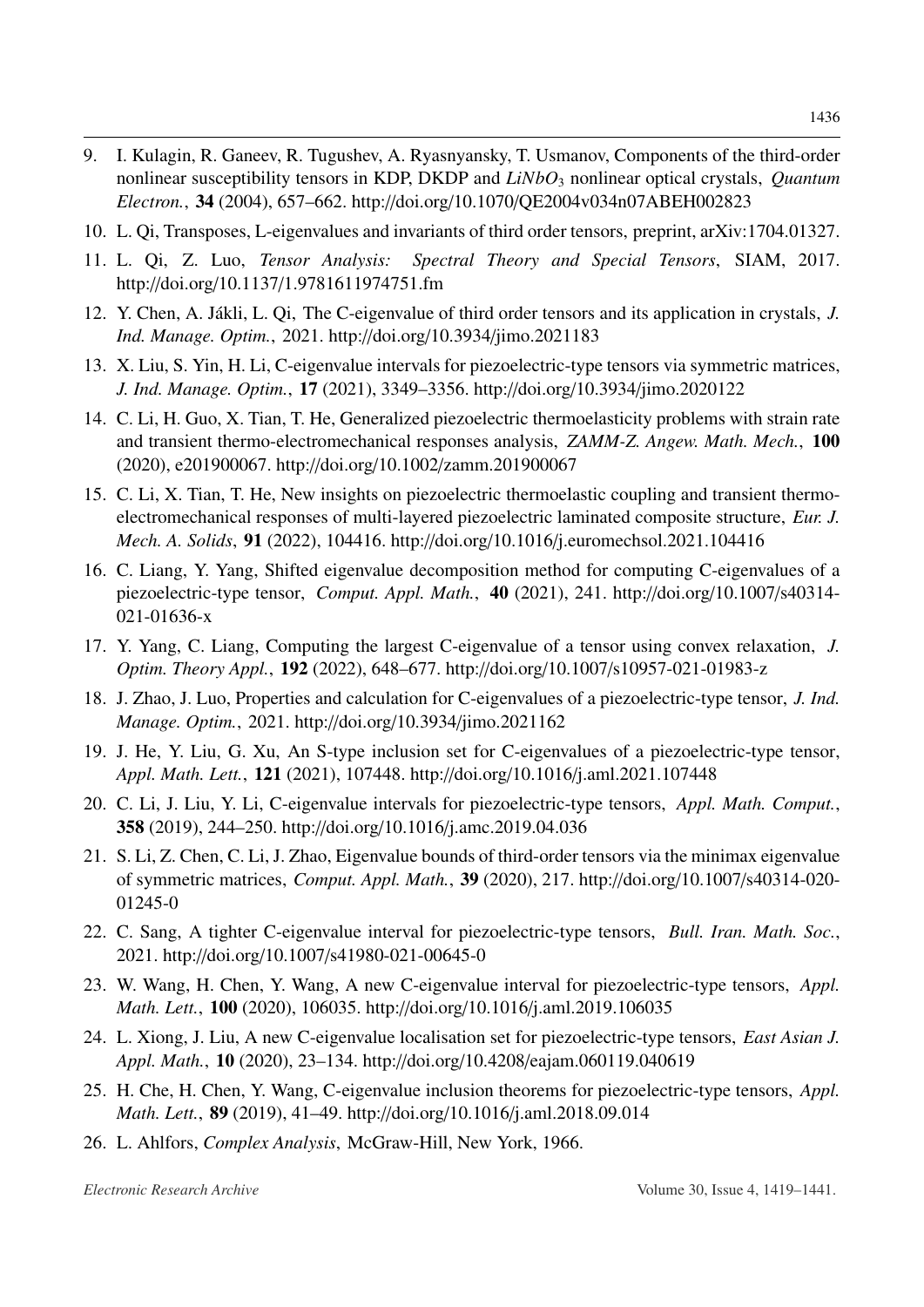- <span id="page-18-0"></span>27. L. Qi, H. Dai, D. Han, Conditions for strong ellipticity and M-eigenvalues, *Front. Math. China*, 4 (2009), 349–364. http://doi.org/10.1007/[s11464-009-0016-6](http://dx.doi.org/http://doi.org/10.1007/s11464-009-0016-6)
- <span id="page-18-1"></span>28. D. Cox, J. Little, D. ÓShea, Using Algebraic Geometry, Springer, New York, 1998. https://doi.org/10.1007/[b138611](http://dx.doi.org/https://doi.org/10.1007/b138611)
- <span id="page-18-2"></span>29. L. Qi, H. Chen, Y. Chen, *Tensor Eigenvalues and Their Applications*, Springer, Singapore, 2018. http://doi.org/10.1007/[978-981-10-8058-6](http://dx.doi.org/http://doi.org/10.1007/978-981-10-8058-6)

### <span id="page-18-3"></span>Appendix

The following is the calculation process for all C-eigentriples of  $\mathcal{A}_{KBi_2F_7}$  by Theorem [3.1.](#page-5-0)

(a) Because  $a_{211} \neq 0$ , Case (a) in Theorem [3.1](#page-5-0) does not holds.

(b) The system in Case (b) of Theorem [3.1](#page-5-0) is

 $\sqrt{ }$ 

 $\begin{array}{c} \hline \end{array}$ 

$$
2.59187x_1 - 12.64393x_2 = 0,\tag{A.1}
$$

$$
1.51254x_1 - 12.64393x_3 = 0,
$$
\n
$$
(A.2)
$$
\n
$$
1.99992 + 0.10579 + 0.09991 = 0.
$$

$$
1.08802x_1 + 0.10570x_2 + 0.08381x_3 = 0,
$$
\n
$$
1.06801 + 0.71422 + 0.08381x_3 = 0.
$$
\n(A.3)

$$
1.96801x_1 + 0.71432x_2 + 0.39030x_3 = 0,
$$

$$
\begin{cases}\n1.96801x_1 + 0.71 \\
x_1^2 + x_2^2 + x_3^2 = 1.\n\end{cases}
$$

The three Eqs [\(A.1\)](#page-18-3)–[\(A.3\)](#page-18-3) yield a linear system of equation  $Ax = 0$ , where  $x = (x_1, x_2, x_3)^\top$  and

$$
A = \begin{pmatrix} 2.59187 & -12.64393 & 0 \\ 1.51254 & 0 & -12.64393 \\ 1.08802 & 0.10570 & 0.08381 \end{pmatrix}.
$$

From det(*A*) = 179.0074  $\neq$  0, the solution of *Ax* = 0 is  $x = (x_1, x_2, x_3)^T = (0, 0, 0)^T$ , which contradicts with  $x_1^2 + x_2^2 + x_3^2 = 1$ . Hence, the system in Case (b) of Theorem [3.1](#page-5-0) has no solution.

(c) The system in Case (c) of Theorem [3.1](#page-5-0) is

$$
\begin{cases}\nf_1(y_1, y_2, y_3) = 0.08263y_2^2 + 2.59187y_1^2 + 0.81041y_3^2 + 0.2114y_1y_2 \\
+ 1.0233y_2y_3 + 1.42864y_1y_3 = 0, \\
f_2(y_1, y_2, y_3) = -0.23019y_3^2 + 1.51254y_1^2 + 0.68235y_2^2 + 0.7806y_1y_3 \\
+ 0.38026y_2y_3 + 0.16762y_1y_2 = 0, \\
f_3(y_1, y_2, y_3) = 0.22465y_1^2 - 0.22465y_2^2 - 11.55591y_1y_2 + 1.59052y_1y_3 \\
- 1.96801y_2y_3 = 0, \\
f_4(y_1, y_2, y_3) = 1.96801y_1^2 - 1.96801y_3^2 - 8.50043y_1y_3 + a_{123}y_1y_2 \\
- 0.22465y_2y_3 = 0, \\
f_5(y_1, y_2, y_3) = y_1^2 + y_2^2 + y_3^2 = 1.\n\end{cases}
$$

We now regard  $f_i(y_1, y_2, y_3)$ ,  $i \in [5]$  as a function with  $y_1$  as a variable and  $y_2$  and  $y_3$  as two coefficients and obtain their resultants as follows: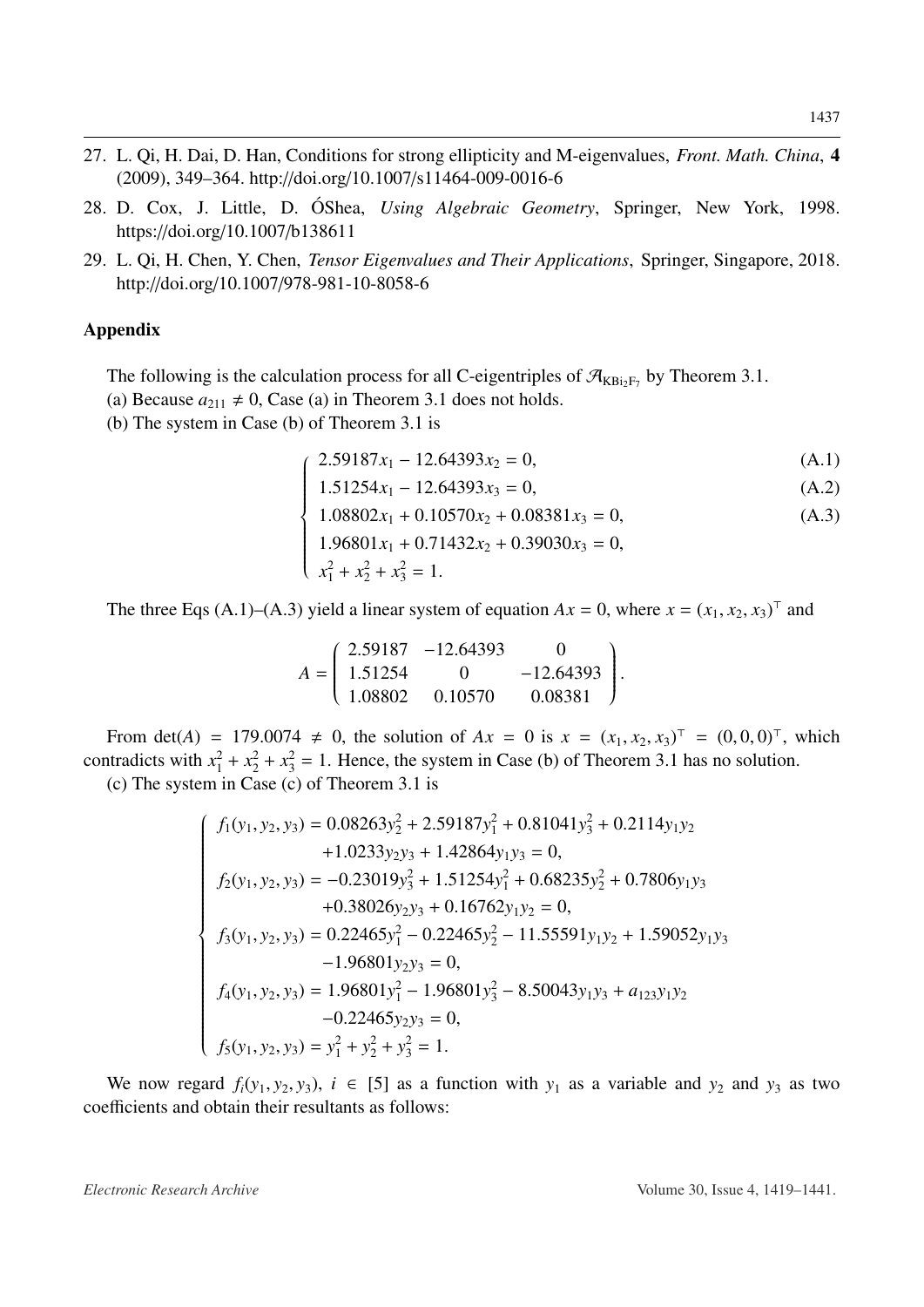$Res_{y_1}(f_1, f_2) = 2.68640y_2^4 - 1.92404y_3y_2^3 - 5.51122y_2^2y_3^2 + 2.09880y_3^3y_2 + 3.18879y_3^4$  $Res_{y_1}(f_1, f_3) = 27.58122y_2^4 + 331.64703y_3y_2^3 + 134.75405y_3^2y_2^2 - 55.45236y_3^3y_2 + 4.93315y_3^4$ .

Let  $g_1(y_2, y_3) := \text{Res}_{y_1}(f_1, f_2), g_2(y_2, y_3) := \text{Res}_{y_1}(f_1, f_3)$ , and its resultant

$$
\text{Res}_{y_2}(g_1, g_2) = 95376348203.97653y_3^{16} = 0.
$$

Then  $y_3 = 0$ . Substituting  $y_3 = 0$  into  $g_1$  and  $g_2$ , we have

$$
g_1(y_2, y_3) = 2.68640y_2^4
$$
,  $g_2(y_2, y_3) = 27.58122y_2^4$ .

Let  $g_1(y_2, y_3) = 0$  and  $g_2(y_2, y_3) = 0$ . We have  $y_2 = 0$ . Substituting  $y_2 = 0$  and  $y_3 = 0$  into  $f_1$ , we have  $f_1(y_1, y_2, y_3) = 2.59187y_1^2$ . Solving  $f_1(y_1, y_2, y_3) = 0$ , we have  $y_1 = 0$ . However,  $y_1 = y_2 = y_3 = 0$ is not solution of  $y_1^2 + y_2^2 + y_3^2 = 1$ . Hence, the system in Case (c) of Theorem 3.1 has no solution.

(d) Similar to solution for Case (c), the system in Case (d) of Theorem 3.1 has no solution.

(e) Similar to solution for Case (c), the system in Case (e) of Theorem 3.1 has no solution.

(f) The system in Case (f) of Theorem 3.1 is

$$
\int f_1(u_1, u_2, v_1, v_2) := 0.08263u_1v_2^2 + 2.59187v_1^2u_1 + 0.81041u_1 + 0.21140v_1u_1v_2
$$
  
+1.02330u<sub>1</sub>v<sub>2</sub> + 1.42864v<sub>1</sub>u<sub>1</sub> - 12.64393u<sub>2</sub>v<sub>1</sub><sup>2</sup> - 1.08802u<sub>2</sub>v<sub>2</sub><sup>2</sup>  
-4.14350u<sub>2</sub> - 0.44930u<sub>2</sub>v<sub>1</sub>v<sub>2</sub> - 3.93602u<sub>2</sub>v<sub>1</sub> - 3.18104u<sub>2</sub>v<sub>2</sub> = 0,  
 $f_2(u_1, u_2, v_1, v_2) := -0.23019u_1 + 1.51254u_1v_1^2 + 0.68235u_1v_2^2 + 0.78060u_1v_1$   
+0.38026u<sub>1</sub>v<sub>2</sub> + 0.16762u<sub>1</sub>v<sub>1</sub>v<sub>2</sub> - 12.64393v<sub>1</sub><sup>2</sup> - 1.08802v<sub>2</sub><sup>2</sup>  
-0.44930v<sub>1</sub>v<sub>2</sub> - 3.93602v<sub>1</sub> - 3.18104v<sub>2</sub> - 4.14350 = 0,  
 $f_3(u_1, u_2, v_1, v_2) := 0.22465u_1v_1^2 - 11.55591u_1v_1v_2 + 1.59052v_1u_1$   
-2.50924u<sub>2</sub>v<sub>1</sub>v<sub>2</sub> + 0.10570u<sub>2</sub>v<sub>1</sub><sup>2</sup> + 0.51165v<sub>1</sub>u<sub>2</sub> + 0.19013v<sub>1</sub>  
-0.83019v<sub>1</sub>v<sub>2</sub>

We now regard  $f_i(u_1, u_2, v_1, v_2)$ ,  $i \in [4]$  as a function with  $u_1$  as a variable and  $u_2$ ,  $v_1$  and  $v_2$  as three coefficients and obtain their resultants as follows:

$$
Res_{u_1}(f_1, f_2) = (0.84336v_2 - 0.95379 + 2.32838v_1 + 3.78649v_2^2 + 2.58431v_2^3
$$
  
+ 0.74241v\_2^4 + 6.42916v\_1^2 + 15.82324v\_1^3 + 19.12445v\_1^4 + 10.62991v\_2v\_1^2  
+ 4.23911v\_2^2v\_1 + 2.79896v\_2v\_1^3 + 0.48895v\_2^3v\_1 + 10.34857v\_2^2v\_1^2  
+ 4.57094v\_2v\_1)u\_2 - 9.10936v\_1 - 3.95976v\_2^2v\_1^2 - 6.81799v\_2  
- 9.81234v\_2v\_1 - 22.65734v\_2v\_1^2 - 3.01186v\_2^2v\_1 - 3.83745v\_2v\_1^3  
- 0.26713v\_2^3v\_1 - 4.47928v\_2^2 - 1.37622v\_2^3 - 0.08990v\_2^4 - 26.60934v\_1^2  
- 28.26528v\_1^3 - 32.771423v\_1^4 - 3.35793 = 0.

Electronic Research Archive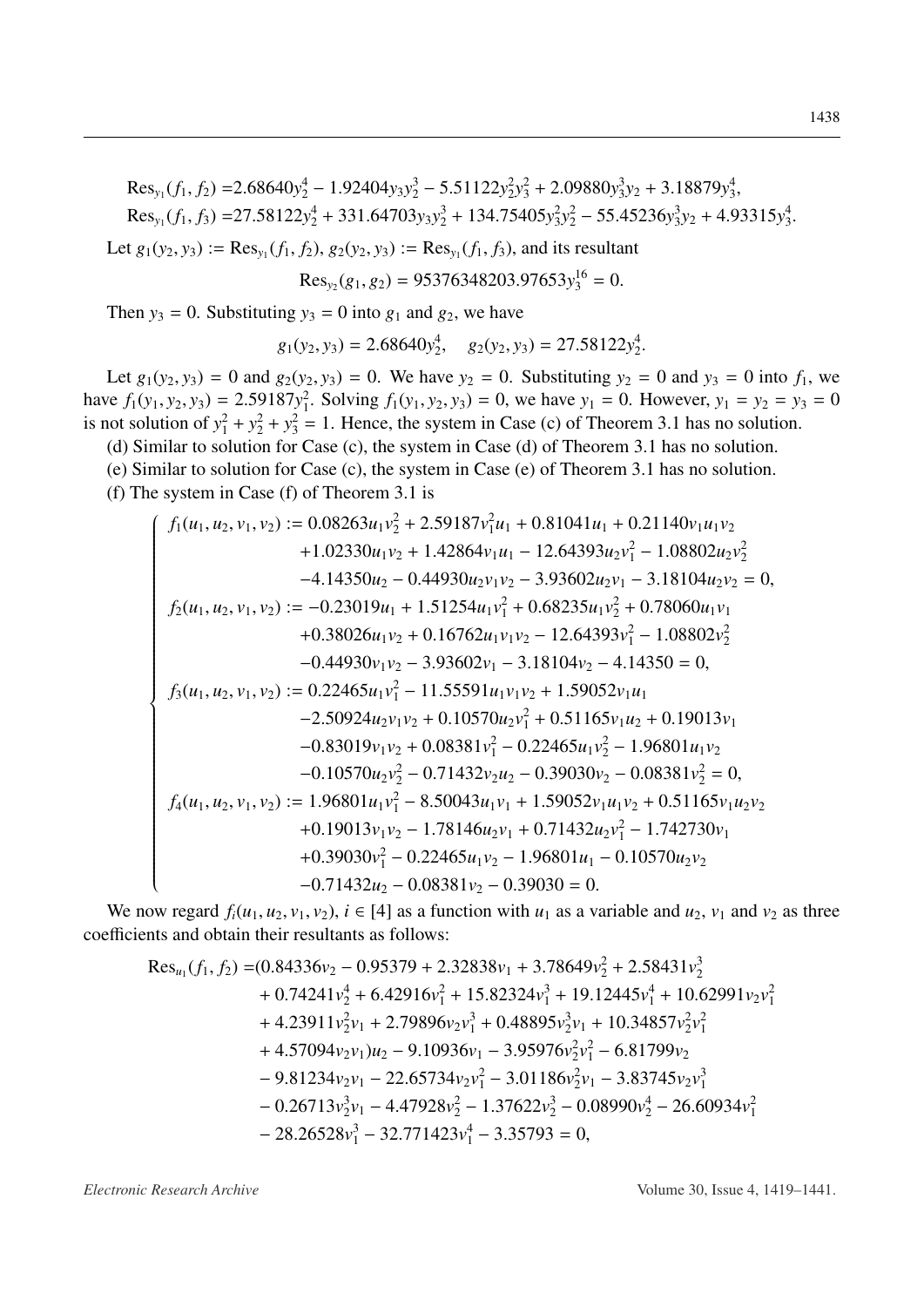and

Let

$$
g_1(u_2, v_1, v_2) := \text{Res}_{u_1}(f_1, f_2), \quad g_2(u_2, v_1, v_2) := \text{Res}_{u_1}(f_1, f_3),
$$
  
 $g_3(u_2, v_1, v_2) := \text{Res}_{u_1}(f_1, f_4).$ 

Then their resultants are

and

$$
Res_{u_2}(g_1, g_3) = 895.48403v_1^8 + (852.85983v_2 - 2690.30193)v_1^7 + (304.63154v_2^2)
$$

Electronic Research Archive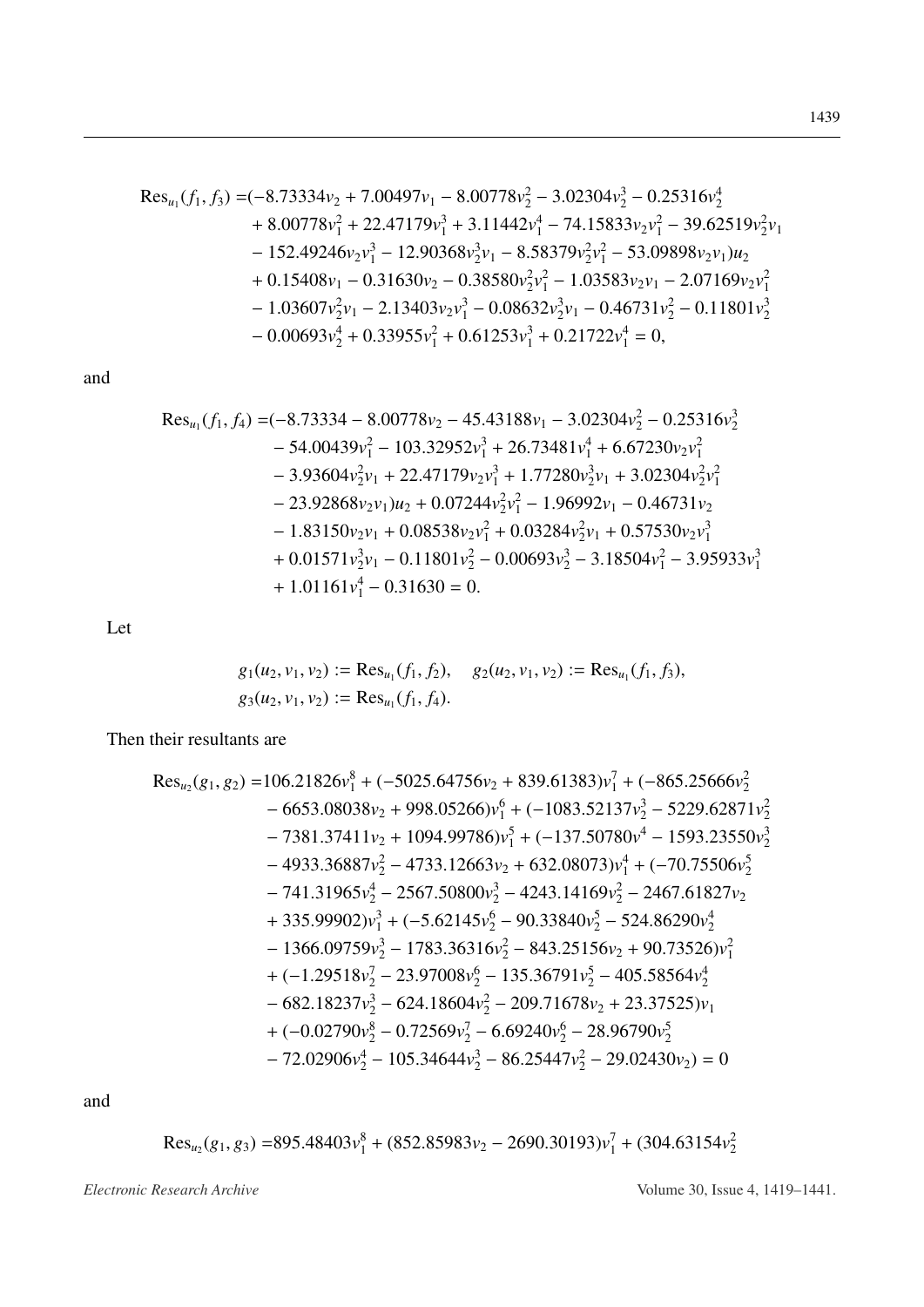+ 1073.45667
$$
v_2
$$
 - 4096.10056) $v_1^6$  + (172.77376 $v_2^3$  + 134.01848 $v_2^2$   
\n- 2360.05799 $v_2$  - 5632.48044) $v_1^5$  + (29.00602 $v_2^4$  + 203.47367 $v_2^3$   
\n- 304.10992 $v_2^2$  - 2878.73753 $v_2$  - 3926.74222) $v_1^4$  + (10.47279 $v_2^5$   
\n+ 55.51707 $v_2^4$  - 189.59056 $v_2^3$  - 1392.51379 $v_2^2$  - 3083.36023 $v_2$   
\n- 2315.99105) $v_1^3$  + (0.80682 $v_2^6$  + 8.30736 $v_2^5$  - 4.53864 $v_2^4$   
\n- 259.96426 $v_2^3$  - 927.90427 $v_2^2$  - 1442.92349 $v_2$  - 831.16935) $v_1^2$   
\n+ (0.17104 $v_2^7$  + 2.07986 $v_2^6$  - 2.49973 $v_2^5$  - 63.10600 $v_2^4$   
\n- 263.71529 $v_2^3$  - 525.06788 $v_2^2$  - 551.19369 $v_2$  - 230.96997) $v_1$   
\n+ (-0.02790 $v_2^7$  - 0.72569 $v_2^6$  - 6.69240 $v_2^5$  - 28.96790 $v_2^4$   
\n- 72.0290

Let

$$
h_1(v_1, v_2) := \text{Res}_{u_2}(g_1, g_2)
$$
 and  $h_2(v_1, v_2) := \text{Res}_{u_2}(g_1, g_3)$ .

Their results are

Electronic Research Archive